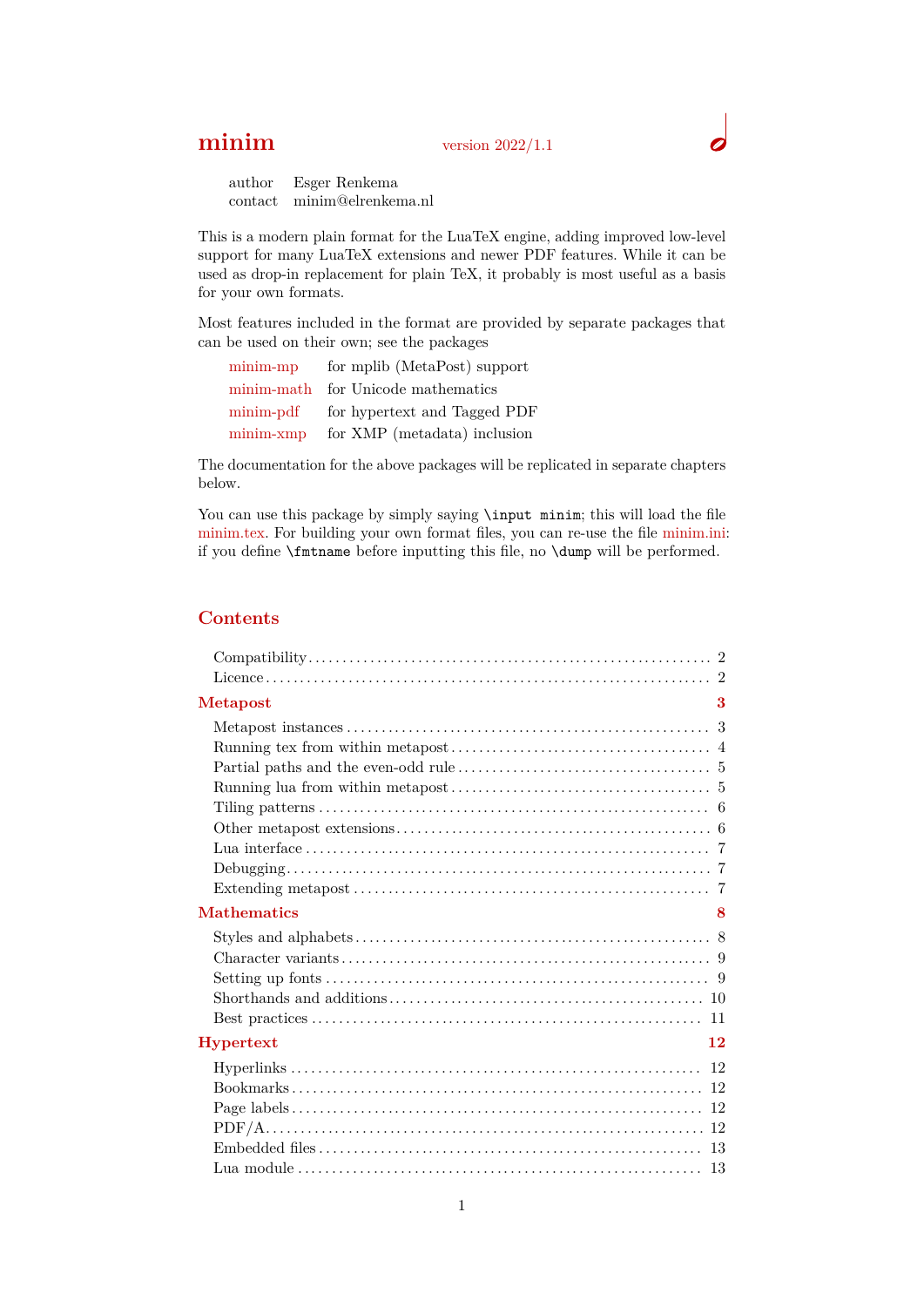# **[Tagged PDF](#page-13-0) 14**

| Metadata                  | 19 |
|---------------------------|----|
|                           |    |
|                           |    |
|                           |    |
|                           |    |
|                           |    |
| <b>Programming macros</b> | 23 |
|                           |    |
|                           |    |
|                           |    |
|                           |    |
|                           |    |
|                           |    |

# <span id="page-1-0"></span>**Compatibility**

One central design goal of minim is to be as unobtrusive as possible: you should be able to safely ignore any function you do not want to use. Please get in touch if you find this not the case.

Particular care has been taken to be compatible with ltluatex. All overlapping functions should produce the same results and ltluatex can be loaded either before or after minim. Earlier incompatibilities with pgf have been resolved.

# <span id="page-1-1"></span>**Licence**

This package may be distributed under the terms of the European Union Public Licence (EUPL) version 1.2 or later. An english version of this licence has been included as an attachment to this file; copies in other languages can be obtained at

<https://joinup.ec.europa.eu/collection/eupl/eupl-text-eupl-12>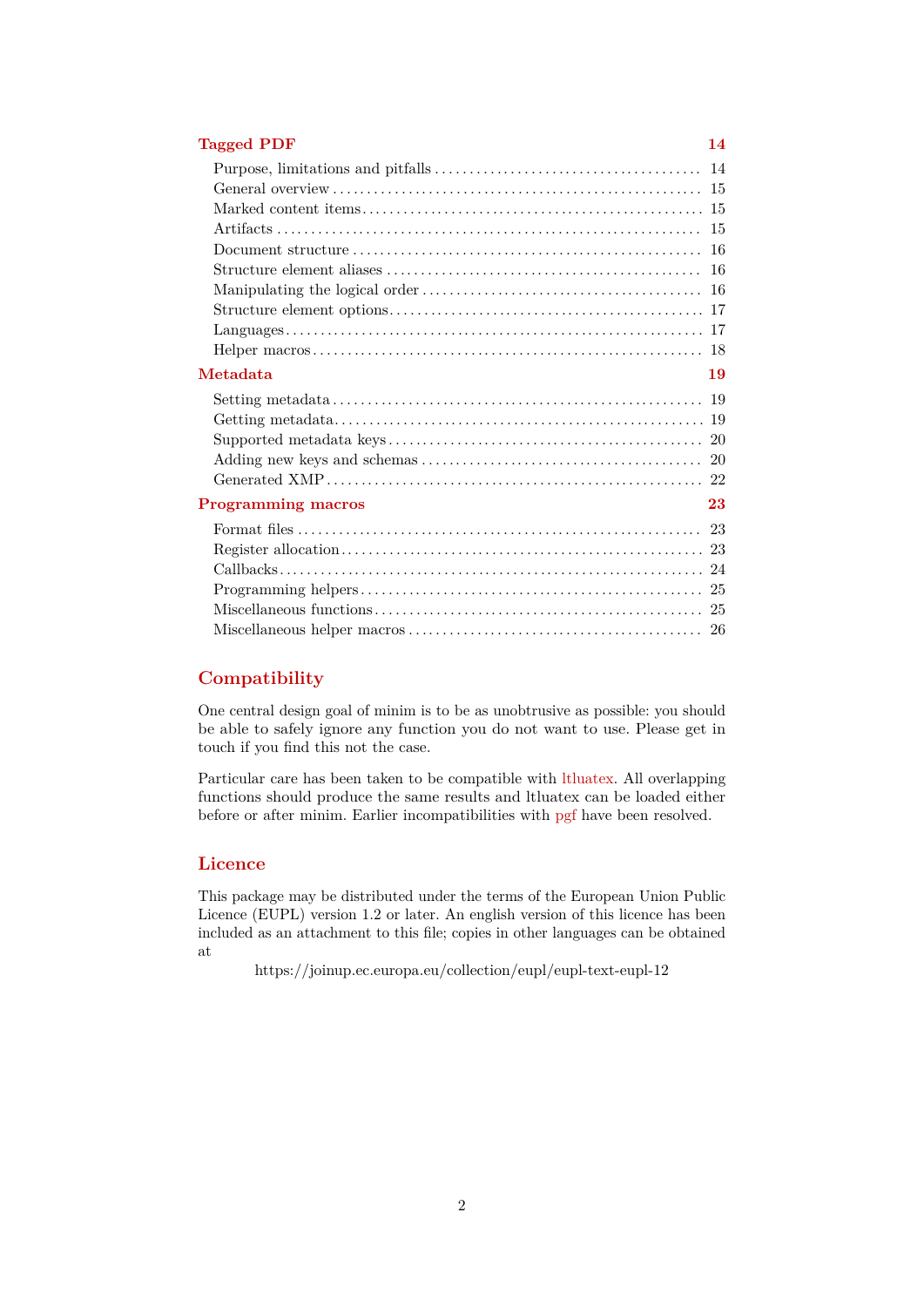# <span id="page-2-0"></span>**Metapost**

This package offers low-level mplib integration for plain luatex. The use of multiple simultaneous metapost instances is supported, as well as running tex or lua code from within metapost. In order to use it, simply say \input minim-mp.tex.

After this, \directmetapost [ options ] { mp code } will result in a series of images corresponding to the beginfig ... endfig statements in your mp code. Every image will be in a box of its own.

Every call to \directmetapost opens and closes a separate metapost instance. If you want your second call to remember the first, you will have to define a persistent metapost instance. This will also give you more control over image extraction. See below under "Metapost instances". The options will also be explained there (for simple cases, you will not need them).

The logging of the metapost run will be included in the regular log file. If an error occurs, the logging will also be shown on the terminal.

This package can also be used as a stand-alone metapost compiler. Saying

```
luatex --fmt=minim-mp your_file.mp
```
will create a pdf file of all images in your\_file.mp, in order, with page sizes adjusted to image dimensions. You might need generate the format first, this is done with

luatex --ini minim-mp.ini

Use minim-lamp instead of minim-mp for an experimental latex-based version of the minim-mp format.

#### <span id="page-2-1"></span>**Metapost instances**

For more complicated uses, you can define your own instances by saying \newmetapostinstance [ options ] \id. An instance can be closed with \closemetapostinstance \id. These are the options you can use:

| Option   | Default                 | Description                             |
|----------|-------------------------|-----------------------------------------|
| jobname  | ':metapost:'            | Used in error messages.                 |
| format   | 'plain.mp'              | Format to initialise the instance with. |
| math     | 'scaled'                | One of scaled, decimal or double.       |
| seed     | nil                     | Random seed for this instance.          |
| catcodes | 0                       | Catcode table for btex  etex.           |
| env      | copy of $\Box$ <b>G</b> | Lua environment; see below.             |

Now that you have your own instance, you can run chunks of metapost code in it with \runmetapost \id { code }. Any images that your code may have contained will have to be extracted explicitly. This is possible in a number of ways, although each image can be retrieved only once.

 $\get$ nextmpimage  $\id$  – Writes the first unretrieved image to the current node list. There, the image will be contained in a single box node.

\getnamedmpimage \id {name} – Retrieves an image by name regardless of its position, and writes it to the current node list.

 $\bar{\text{max}}$  \id box-nr – Puts the next unretrieved image in box box-nr. The number may be anything tex can parse as a number.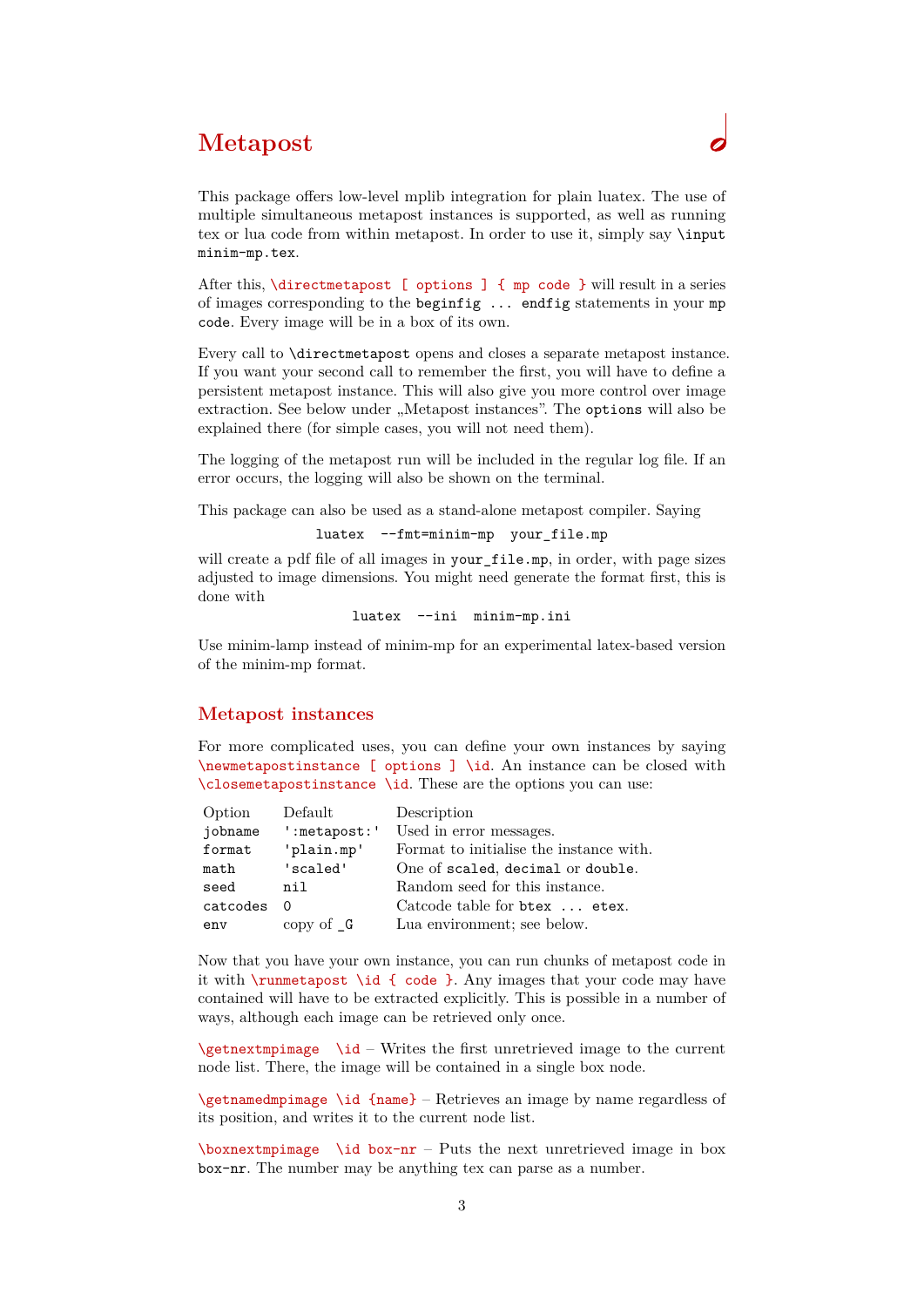$\bar{b}$  \boxnamedmpimage \id box-nr {name} – Puts the image named name in box box-nr.

Say \remainingmpimages \id for the number of images not yet retrieved. Finally, as a shorthand,  $\rm \t{1}$  (code } will add beginfig ... endfig to your code and write the resulting image immediately to the current list.

### <span id="page-3-0"></span>**Running tex from within metapost**

You can include tex snippets with either maketext "tex text" or btex ... etex statements. The tex code will be executed in the current environment without an extra grouping level. The result of either statement at the place where it is invoked is an image object of the proper dimensions that can be moved, scaled, rotated and mirrored. You can even specify a colour. Its contents, however, will only be added afterwards and are invisible to metapost.

Arbitrary tex statements may be included in verbatimtex ... etex, which may occur anywhere. These btex and verbatimtex statements are executed in the order they are given.

Previously-defined box resources can be included with boxresource(nr). The result will be an image object with the proper dimensions. This image can be transformed in any way you like, but you cannot inspect the contents of the resource within metapost.

You can also use metapost's **infont** operator, which restricts the text to-betypeset to a single font, but returns an picture containing a picture for each character. The right-hand argument of infont should either be a (numerical) font id or the (cs)name of a font (without backslash).

One possible use of the infont operator is setting text along curves:

```
beginfig(1)
    save t, w, r, a; picture t;
     t = "Running TeX from within MetaPost" infont "tenrm";
    w = xpart lrcorner t = 3.141593 r;
     for c within t :
        x := xpart (llcorner c + lrcorner c)/2;
        a := 90 - 180 x/w;
        draw c rotatedaround((x,0), a)shifted (-r*sin(d(a)-x, r*cost(a)); endfor
endfig;
                              a .<br>From within Metapost
```
For the greatest amount of control, however, you will need the glyph g of f operator, which returns the contours that make up a glyph. It is a bit more versatile than its traditional metapost counterpart: g may also be the name of the glyph instead of its index, while f can be a font id or font name (as with infont).

A variant of glyph of is the contours t of f macro: it first typesets the string t in the same way as infont does (so that kerning and font shaping are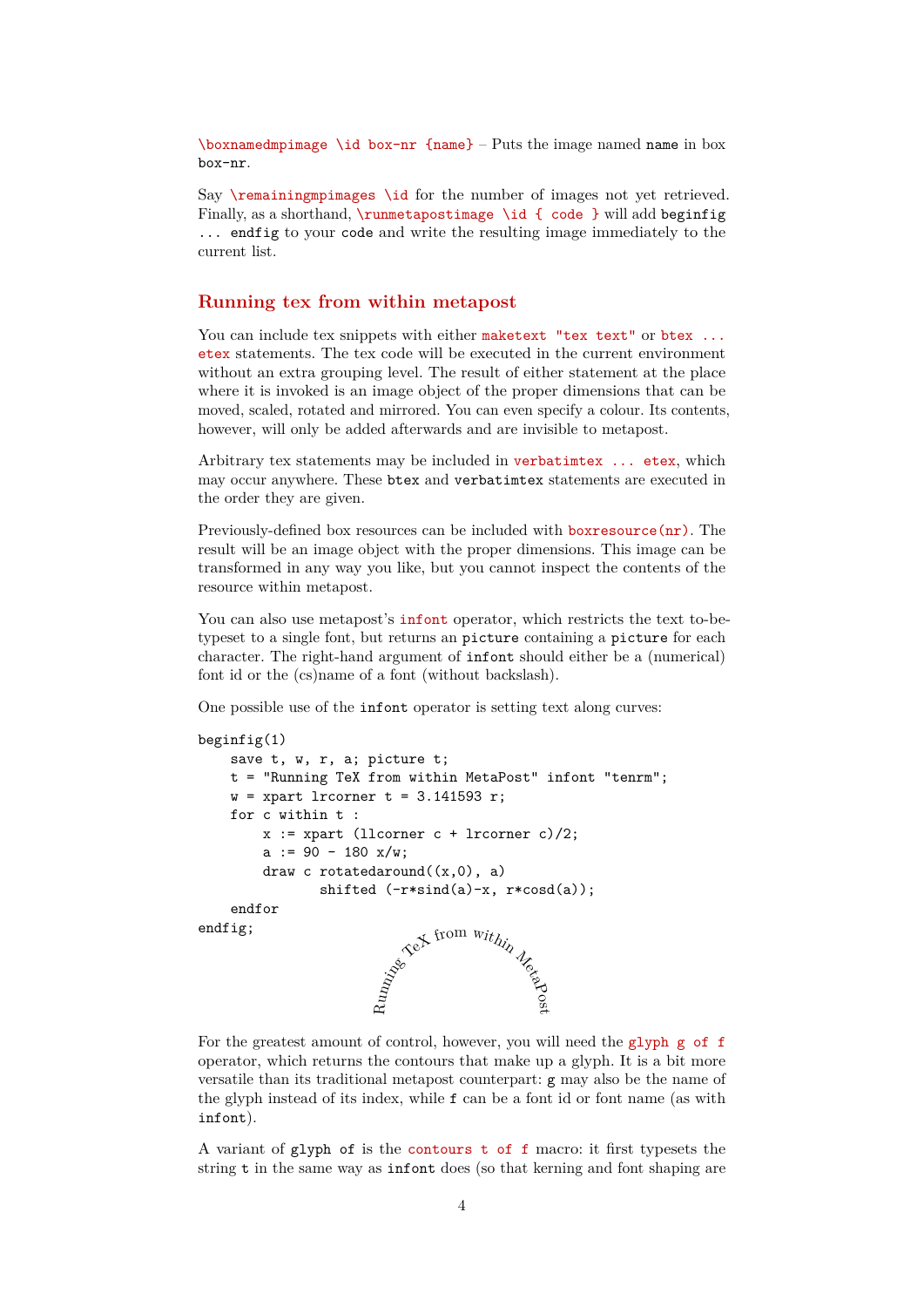applied), but returns a (comma-separated) list of contours, such as may be used in a for loop. Due to rounding errors, the glyphs will not match exactly.

Be aware that the contours returned by these operators may be disjoint: a letter o, for example, will consists of two. This means you cannot recreate the characters by just filling each contour: this would turn the o into a filled-in circle. Instead, you must use multifill on the entire output of glyph of or contours of (see the next section).

### <span id="page-4-0"></span>**Partial paths and the even-odd rule**

You can fill or draw two or more disjoint paths in one go by using nofill as drawing operator for all paths but the last. This may make it easier to cut something out of a shape, since you do not have to worry about stitching the paths together.

While metapost fills paths according to the winding number, the pdf format also supports filling according to the even-odd rule. This has been made possible with the eofill and eofilldraw drawing statements, which can of course also be used as the final statement after a series of nofills.

The macros multi(draw|fill|filldraw|eofill|eofilldraw) take a list of paths between parentheses and can be followed by the usual drawing options. For example, multidraw (contours "example" of "tenbf") withpen currentpen scaled  $1/10$ ; will give the word example in a thin outline.

Finally, two handy clipping macros have been added: clipout and clipto, which both receive a list of paths as a 'text' parameter and either clip their ensemble out of the picture, or the picture to the ensemble.

# <span id="page-4-1"></span>**Running lua from within metapost**

You can call out to lua with runscript "lua code". For this purpose, each metapost instance carries around its own lua environment so that assignments you make are local to the instance. (You can of course order the global environment to be used by giving  $env = G$  as option to  $\newcommand{\mbox}{\mbox{m}}$  hewmetapostinstance.)

If your lua snippet returns nothing, the runscript call will be invisible to metapost. If on the other hand it does return a value, that value will have to be translated to metapost. Numbers and strings will be returned as they are (so make sure the string is surrounded by quotes if you want to return a metapost string). You can return a point or colour by returning an array of two to four elements. For other return values, tostring() will be called.

Do keep in mind that metapost and lua represent numbers in different ways and that rounding errors may occur. For instance, metapost's decimal epsilon returns 0.00002, which metapost understands as 1/65536, but lua as 1/50000. Use the metapost macro hexadecimal instead of decimal for passing unambiguous numbers to lua.

Additionally, you should be aware that metapost uses slightly bigger points than tex, so that epsilon when taken as a dimension is not quite equal to 1sp. Use the metapost macro scaledpoints for passing to lua a metapost dimension as an integral number of scaled points.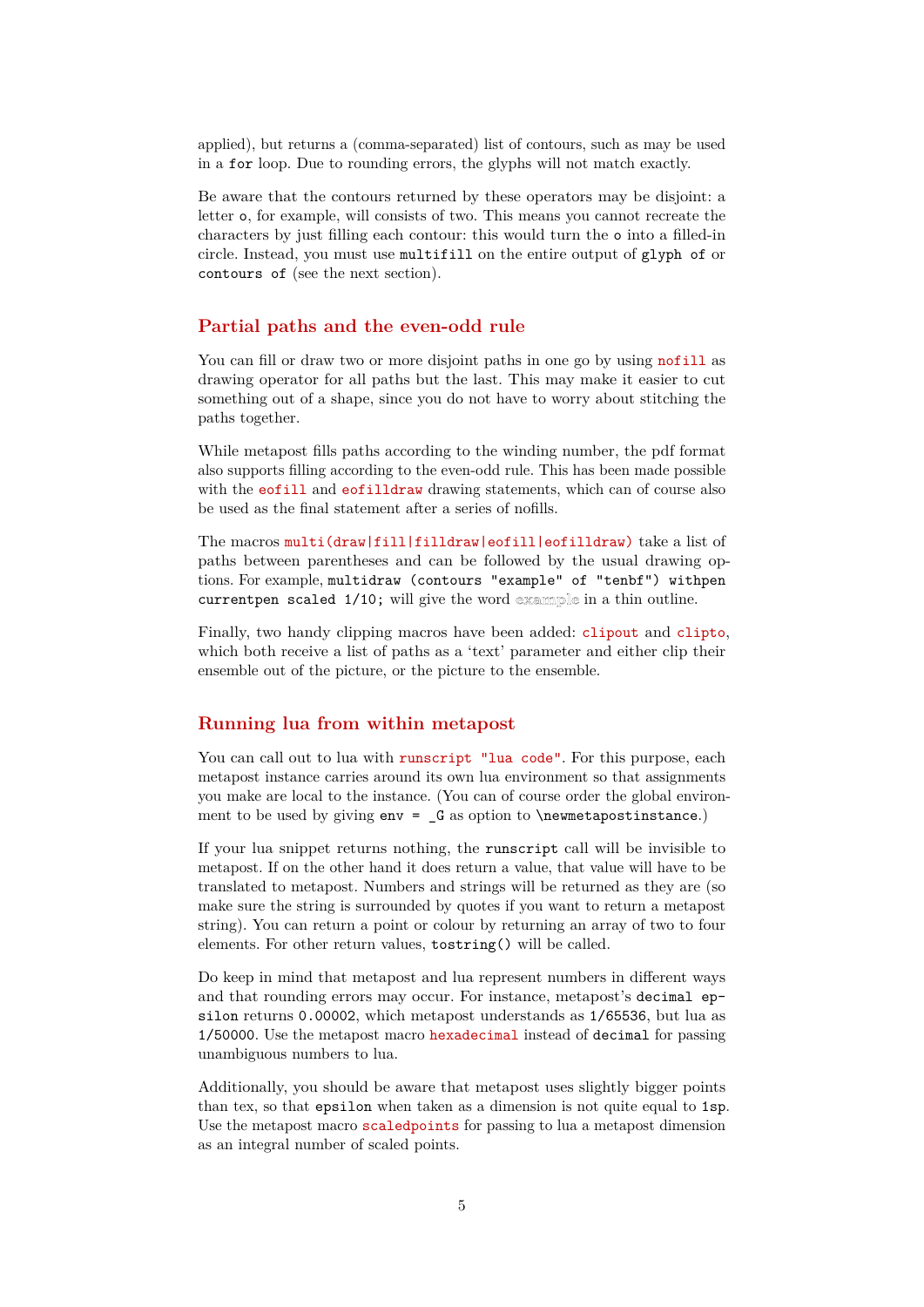### <span id="page-5-0"></span>**Tiling patterns**

The withpattern(<name>) added to a fill statement will fill the path with a pattern instead of a solid colour. If the patterns contains no colour information of itself, it will have the colour given by withcolor. Stroking operations (the draw part) will not be affected. Patterns will always look the same, irrespective of any transformations you apply to the picture.

To define a pattern, sketch it between beginpattern(<name>) ... endpattern(xstep, ystep); where <name> is a suffix and (xstep, ystep) are the horizontal and vertical distances between applications of the pattern. Inside the definition, you can draw the pattern using whatever coordinates you like; assign a value to the matrix transformation to specify how the pattern should be projected onto the page. This matrix will also be applied to xstep and ystep.

You can also change the internal variable **tilingtype** and the normal variable painttype, although the latter will be set to 1 automatically if you use any colour inside the pattern definition. Consult the pdf specification for more information on these parameters.

You can use text inside patterns, as in this example:

```
% define the pattern
                                                                                      \mathbf{a}\mathbf{a}picture letter; letter = maketext("a");
                                                                                         ă.
beginpattern(a)
                                                                                      \mathbf{a}\overline{a}\overline{a}\mathbf{a}\mathbf{a}\overline{a}\mathbf{a} draw letter rotated 45;
                                                                                              я
                                                                                 \alpha\alpha\alpha matrix = identity rotated 45;
                                                                               \overline{a}\overline{a}\overline{a}endpattern(12pt,12pt);
                                                                                 \mathbf{a}\overline{a}% use the pattern
beginfig(1)
       fill fullcircle scaled 3cm withpattern(a) withcolor 3/4red;
       draw fullcircle scaled 3cm withpen pencircle scaled 1;
endfig;
```
A small pattern library is available in the minim-hatching.mp file; see the accompanying documentation sheet for an overview of patterns.

### <span id="page-5-1"></span>**Other metapost extensions**

You can set the baseline of an image with  $\mathbf{baseline}(\mathbf{p})$ . There,  $\mathbf{p}$  must either be a point through which the baseline should pass, or a number (where an x coordinate of zero will be added). Transformations will be taken into account, hence the specification of two coordinates. The last given baseline will be used.

You can write to tex's log directly with texmessage "hello".

You can write direct pdf statements with special "pdf: statements" and you can add comments to the pdf file with special "pdfcomment: comments". Say special "latelua: lua code" to insert a late\_lua whatsit. All three specials can also be given as pre- or postscripts to another object. In that case, they will be added before or after the object they are attached to. Do note that all special statements will appear at the beginning of the image; use pre- and postscripts to drawing statements if the order matters.

Minim-mp also provides a few elementary macros and constants that are conspicuously absent from plain.mp; I hope their addition is uncontroversial. The constants are pi  $(355/113)$ , fullsquare, unitcircle and the cmyk-colours cyan, magenta, yellow and key. The macros are clockwise, xshifted, yshifted,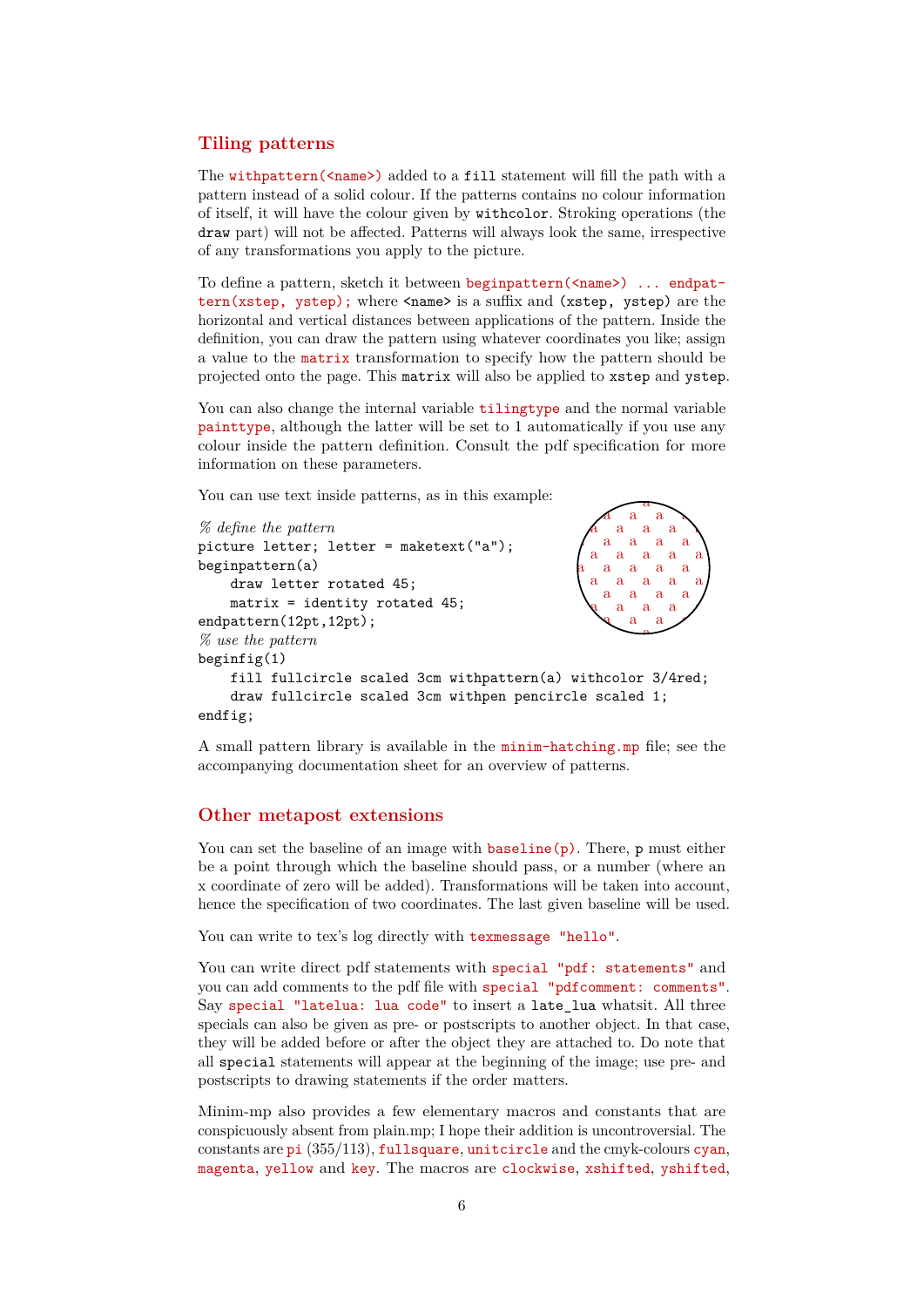hflip and vflip, where the flips are defined in such a way that p & hflip p gives the expected result.

#### <span id="page-6-0"></span>**Lua interface**

In what follows, you should assume M to be the result of

 $M = \text{require('minimum-mp')}$ 

as this package does not claim a table in the global environment for itself.

You can open a new instance with  $nr = M$ . open {options}. This returns an index in the M.instances table. Run code with M.run (nr, code) and close the instance with M.close (nr). Images can be retrieved only with box\_node = M.get\_image(nr, [name]); omit the name to select the first image. Say  $nr$ <sup>remaining = M.left(nr)</sup> for the number of remaining images.

Each metapost instance is a table containing the following entries:

|        | jobname The jobname.                                       |
|--------|------------------------------------------------------------|
|        | instance The primitive metapost instance.                  |
|        | results A linked list of unretrieved images.               |
| status | The last exit status (will never decrease).                |
|        | catcodes Number of the catcode table used with btex  etex. |
| env    | The lua environment for runscript.                         |

### <span id="page-6-1"></span>**Debugging**

You can enable (global) debugging by saying debug pdf to metapost or M.enable debugging() to lua. This will write out a summary of metapost object information to the pdf file, just above the pdf instructions that object was translated into. For this purpose, the pdf will be generated uncompressed. Additionally, a small summary of every generated image will be written to log and terminal.

### <span id="page-6-2"></span>**Extending metapost**

You can extend this package by adding new metapost specials. Specials should have the form "identifier: instructions" and can be added as pre- or postscript to metapost objects. A single object can carry multiple specials and a special "..." statement is equivalent to an empty object with a single prefix.

Handling of specials is specified in three lua tables: M.specials, M.prescripts and M.postscripts. The identifier above should equal the key of an entry in the relevant table, while the value of an entry in one of these tables should be a function with three parameters: the internal image processor state, the instructions from above and the metapost object itself.

If the identifier of a prescript is present in the first table, the corresponding function will replace normal object processing. Only one prescript may match with this table. Functions in the the other two tables will run before or after normal processing.

Specials can store information in the user table of the picture that is being processed; this information is still available inside the finish\_mpfigure callback that is executed just before the processed image is surrounded by properlydimensioned boxes.

The M. init\_code table contains the code used for initialing new instances. In it, the string INIT will be replaced with the value of the format option (normally plain.mp).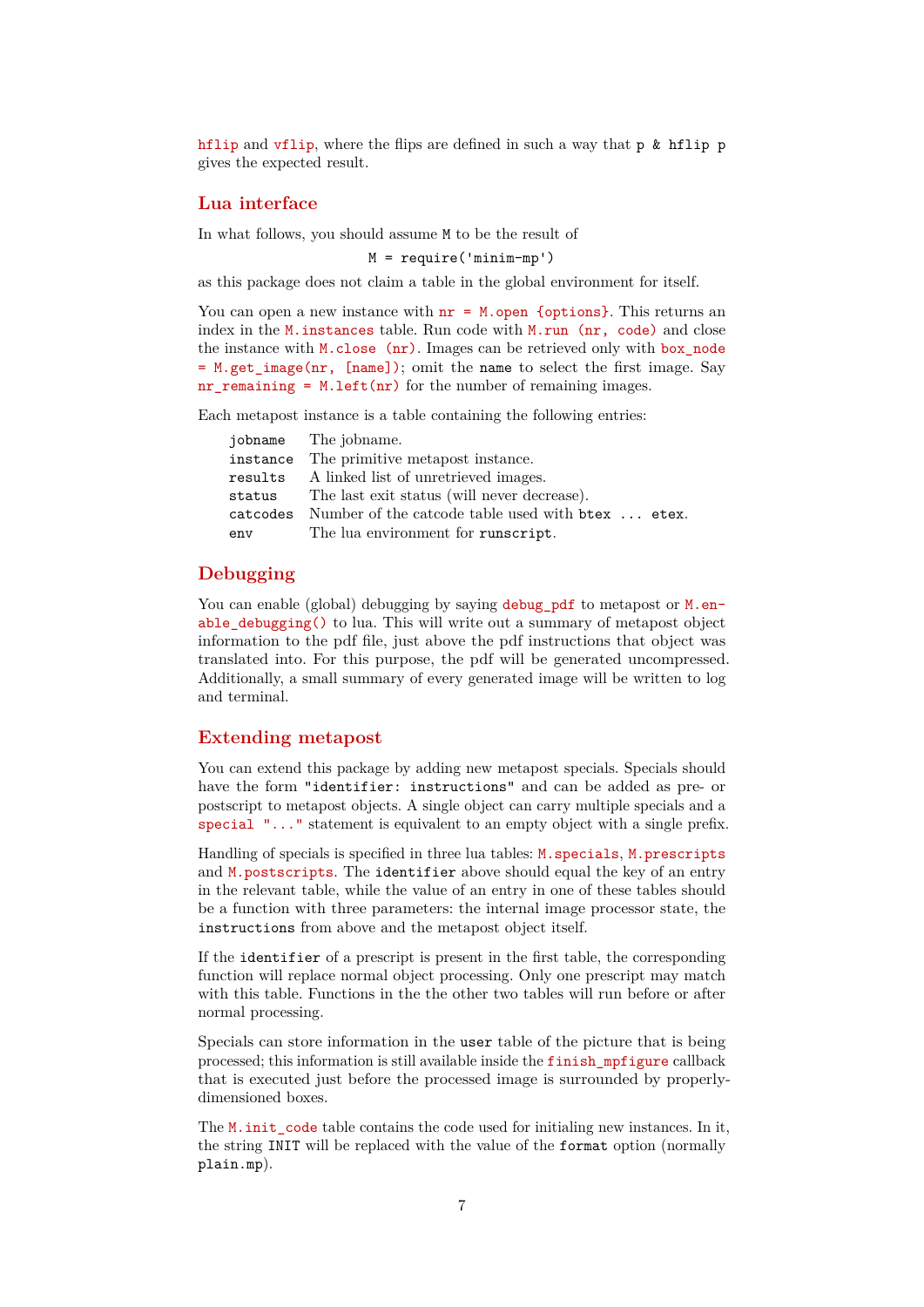# <span id="page-7-0"></span>**Mathematics**

This package gives a simple and higly-configurable way of using unicode and OpenType mathematics with plain LuaTeX, making use of most of the latter engine's new capabilities in mathematical typesetting. Also included are proper settings and definitions for nearly all unicode mathematical characters, as well as a few shorthands and helper macros that seemed useful additions.

Load the package by saying \input minim-math.tex; this will set up luatex for using opentype mathematical fonts and unicode math input. It will not, however, select mathematical fonts for you. That you will have to do for yourself; see below for instructions.

### <span id="page-7-1"></span>**Styles and alphabets**

For some (mostly alphabetical) characters, multiple variants are available, e.g.  $A\mathbf{A}A\mathbf{A}\mathbf{B}\mathbf{B}\mathbf{A}\mathbf{A}$ . You can (locally) override the default style of these with \mathstyle {style} (equivalent to the old \bf, \rm etc.) or with one of the shorthands that apply the style to their argument only:

| Shorthand      | Value of style | Result                                |
|----------------|----------------|---------------------------------------|
| $\mu$          | up/rm          | ABC                                   |
| \mit           | it             | ABC                                   |
| $\verb \mbf $  | bf             | ABC                                   |
| \mbfit         | bfit           | ABC                                   |
| $\nmb{b}$      | bb             | $A$ $B$ $C$                           |
| \frak          | frak           | ABC                                   |
| <b>\bffrak</b> | bffrak         | ABC                                   |
| $\verb \scr $  | cal/scr        | $\mathcal{A} \mathcal{B} \mathcal{C}$ |
| <b>\bfscr</b>  | bfscr          | $\mathcal{A} \mathcal{B} \mathcal{C}$ |

Styles without shorthand are sans/sf, sfit, sfbf, sfbfit, tt/mono and finally the special value clear for using the default style. You can use the shorthands directly in sub- and superscripts:  $\mathbf{v}^*$   $\mathbf{x}$  F will result in  $v^{\mathcal{F}}$ .

While math families are not used anymore for switching between styles (see below), you still can use  $\tan \text{ with the values } 0, 1, 2, 4, 5, 6 \text{ or } 7 \text{ for doing so.}$ This means that plain tex's  $\rm \iota, \iota, \sll, \bif and \tt \iota$  can still be used (at least in math mode).

Please note that  $\mu$  is not the right choice for upright multiletter symbols or operators: you should use  $\mod$  or  $\mod$  instead (see near the end of this chapter). For nonmathematical text, you should use **\text** instead of **\mup**.

The default properties of characters can be set with one of the following three commands:

```
 \mathmap {character list} {style}
 \mathclass {character list} {class}
 \mathfam {character list} nr
```
There, style is one of the above and class is the name of a class as below. Finally, the character list should be a comma-separated list with elements of one of the following forms:

- 1. a list of characters, like abc or \partial or ℝ;
- 2. a character range, like `A-`Z, 65-90 or "41-"5A;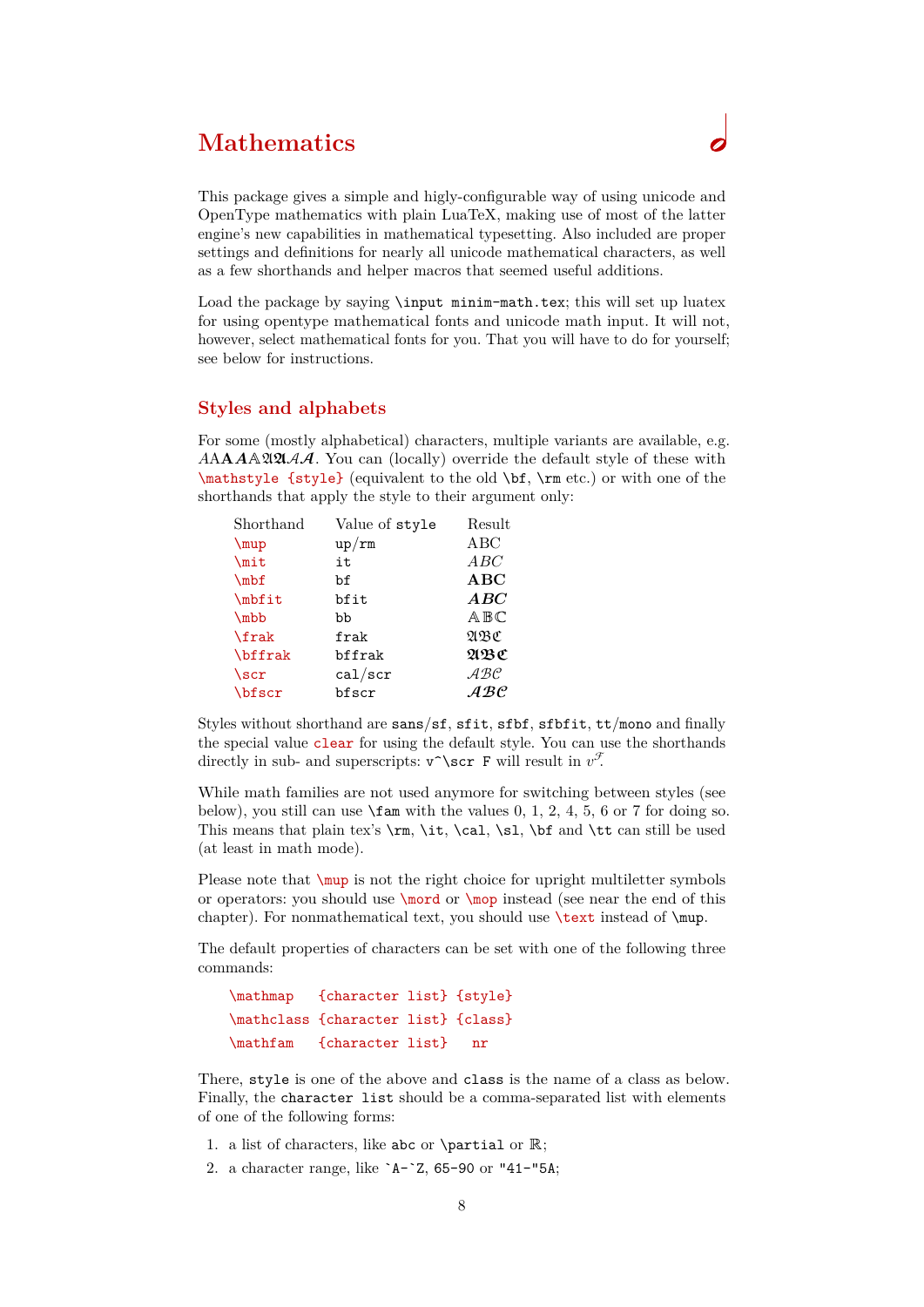- 3. one of the alphabets [Ll]atin, [Gg]reek, or digits;
- 4. one of the style groups bold, boldgreek, sans, sansgreek, mono, blackboard, fraktur or script;
- 5. the name of a math class: ord, op, bin, rel, fence, open, close or punct.

Note that unicode is somewhat irregular in its encoding of mathematical letters; this is taken into account when using ranges as under (2) above. Thus, `\mscra-`\mscrz really gives you all lowercase script characters, despite e.g. e being well outside that range.

The default style settings are \mathmap {latin, greek, Latin}{it}. Since the math family setting is not used anymore for selecting different styles, the default family of every symbol is zero. Instead, you can use \mathfam for mixing fonts (see below). The class option to \mathclass should be one of the names under 5.

### <span id="page-8-0"></span>**Character variants**

You can change the default appearance of several greek characters with  $\iota$ usemathvariant {chars} or \usemathdefault {chars}, where chars is a list of normal greek characters. As in unicode but against tex's tradition, the variants are  $\epsilon \theta \Theta \nu \varpi \rho \phi$  and the defaults  $\epsilon \theta \Theta \kappa \pi \rho \varphi$ . The macros **\varepsilon** etc. have been updated to reflect the unicode variants.

The appearance of root symbols can be set with \closedroots ( √  $\overline{2}$ ) and The appearance of root symbol.<br> $\overline{\text{normalroots}}$  ( $\sqrt{2}$ , the default).

Say **\unicodedots** to use the unicode dots characters  $(\ldots, \ldots)$  and **\tradi**bay vanicoded outs to use the unicode dots characters  $( ..., \cdot )$  and vertical tional dots to construct these characters from periods  $( ... \cdot )$ ; the default). Both settings affect the meaning of both the actual characters and the \xdots macros ( $x \in \{1, v, c, a, d\}$ ). Unlike in traditional plain tex, the traditional dots are available in script sizes, too.

Say **\decimalcomma** and have commas appear as  $1,2$  instead of  $1,2$  (**\nodecim**alcomma restores the default). The explicit \comma, like \colon, will always be punctuation.

The behaviour of limits on integral signs can be set by redefining \intlimits (the default is **\let \intlimits = \nolimits**).

If you want to change the meaning (inside math mode) altogether for a single character, you can use the commands \mathdef and \mathlet. For example, by default, you can use the letter  $\hbar$  for the reduced planck constant  $\hbar$ ; this has been made so with **\mathdef ħ {\hbar}** (you could also have said **\mathlet** ħ \hbar).

# <span id="page-8-1"></span>**Setting up fonts**

The minimum you need do to set up a mathematical font is this:

```
\font\tenmath
     {Latin Modern Math:mode=base;script=math;ssty=0;} at 10pt
\font\tenmaths
     {Latin Modern Math:mode=base;script=math;ssty=1;} at 7pt
\font\tenmathss
     {Latin Modern Math:mode=base;script=math;ssty=2;} at 5pt
\text{textont} 0 = \tenmath
```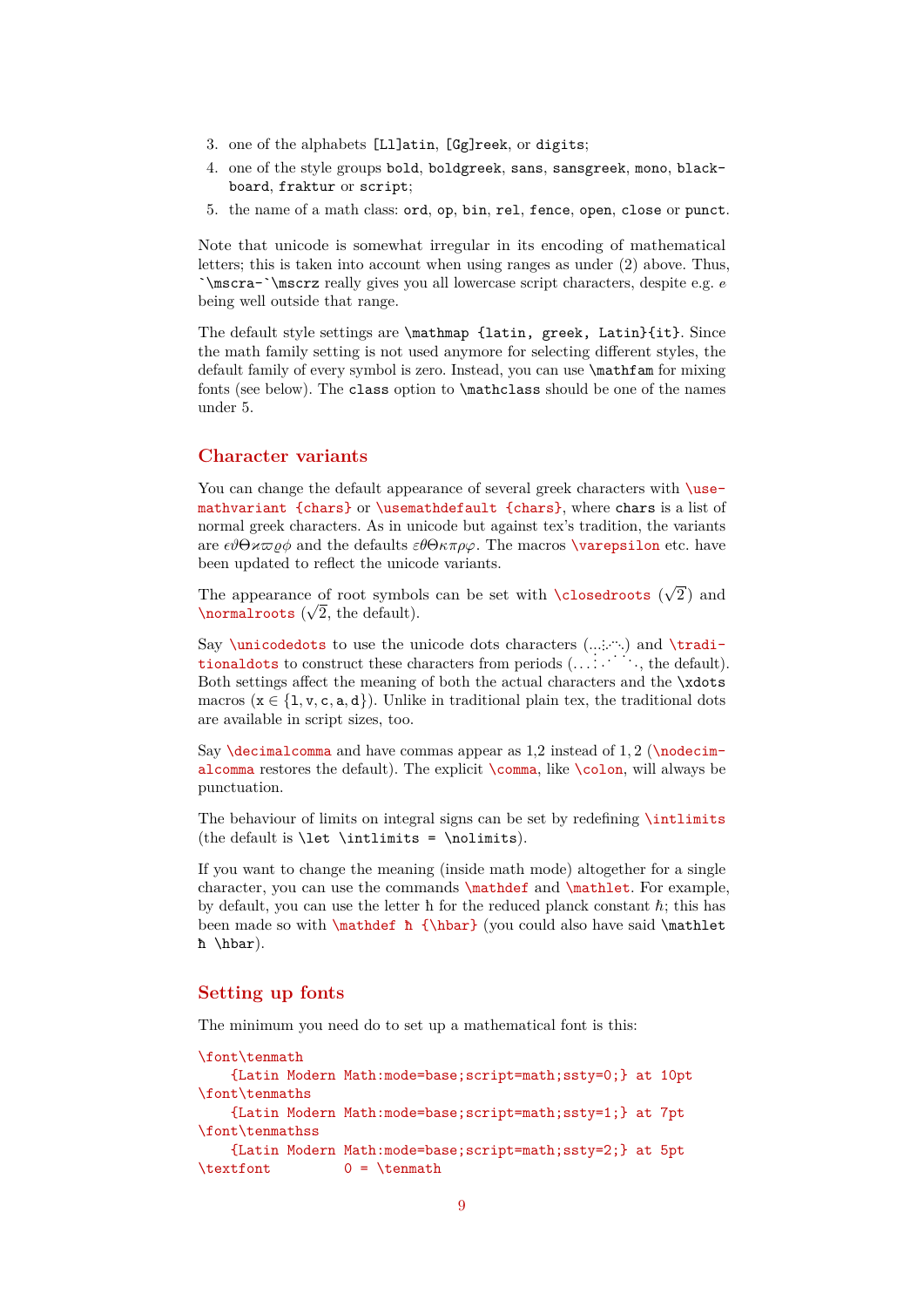```
\scriptsize\text{\textbackslash} \scriptfont 0 = \tenmaths
\scriptscriptfont 0 = \tenmathss
```
Note that you only have to set up the font for a single family: opentype mathematical fonts typically contain all necessary variants of all mathematical characters. Therefore, the  $\times$  setting has been made a no-op (use  $\setminus$ setfam if you really need the old primitive) and the default family of all symbols has been set to zero.

As mentioned above, you can still change the family number of specific characters and this allows you to mix mathematical fonts. For instance, if you dislike the current blackboard bold characters, just assign a second font to family 1 and say **\mathfam** {blackboard} 1. Less useful are the parameters **\accentfam**, \radicalfam and \extensiblefam that control the family of all accents, radicals and extensibles.

Do note that various spacing constants are set according to the *last* math family that is assigned to. Therefore, you should assign your main math font to a family after all others.

#### <span id="page-9-0"></span>**Shorthands and additions**

You can use  $\text{text}$  for adding nonmathematical text to your equations. It will behave well in sub- and superscripts: \text{word}^\text{word} gives word<sup>word</sup>. By default, the font used is the normal mathematical font. You can change this by setting the \textfam parameter to some nonzero value and assigning a different font to that family (see above). You probably want to do this, since most commonly-used mathematical fonts do not include a normal kerning table.

All the usual arrows can be made extensible by prefacing them with an x, including  $\times$  and  $\times$  from. Alternatively, you can use  $\rightarrow$  etc. as shorthands. Additionally, you can use the following:

| Shorthand                                  | Result                                  |
|--------------------------------------------|-----------------------------------------|
| \bra x, \ket y                             | $\langle x ,  y\rangle$                 |
| \braket x y                                | $\langle x y\rangle$                    |
| \norm x, \Norm x                           | x ,   x                                 |
| $x \text{ \texttt{stackrel} \texttt{?= y}$ | $x \stackrel{?}{=} y$                   |
| x \stackbin a+ y                           | $x \stackrel{a}{+} y$                   |
| $f\in V$                                   | $f^{-1}$ (cf. $f^{-1}$ )                |
| a \xrightarrow[down]{up} b                 | $a \xrightarrow{up} b$<br>down          |
| a \xeq[down]{up} b                         | $a \stackrel{up}{=} b$<br>down          |
| \frac12, \tfrac12, \dfrac12                | $\frac{1}{2}, \frac{1}{2}, \frac{1}{2}$ |
|                                            |                                         |

Also new are the operators  $\Tr$ ,  $\trth$ ,  $\Span$ ,  $GL$ ,  $SL$ ,  $SU$ ,  $U$ ,  $\SO$ ,  $0$ ,  $\Sp$ ,  $\imath$ m, \End, \Aut, \Dom and \Codom. You can define new operators with \newmathop and \newlargemathop: \newmathop{op} will define the new operator \op. For single use of an upright symbol, operator or large operator you can use \mord, \mop and \mlop. The difference between \mord and \mup is that \mord also applies the correct symbol spacing.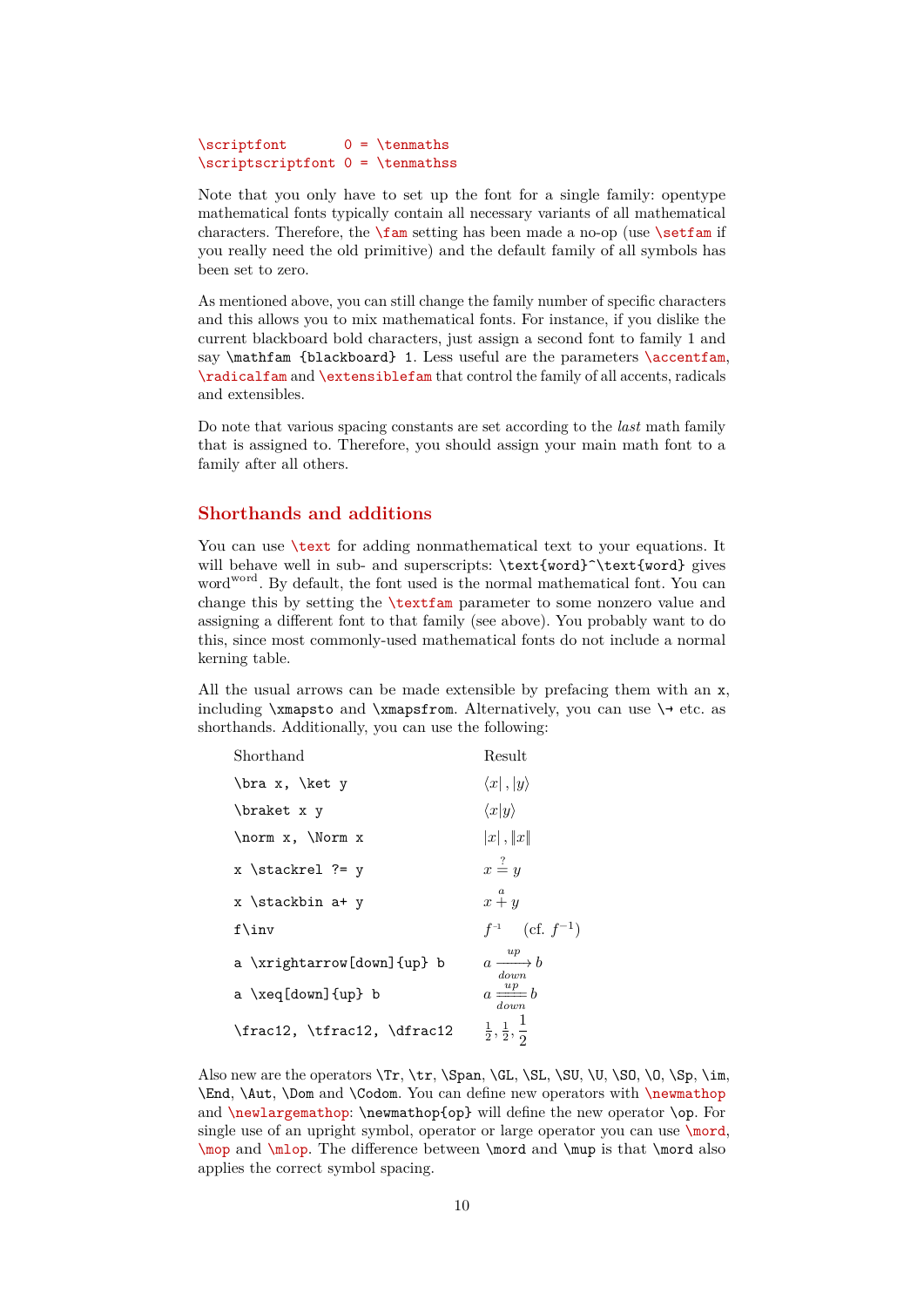The accents \overbrace, \underbracket etc. allow a label between square brackets: \$\$\underbrace[=1]{(x^2+y^2)}\$\$ gives

$$
\underbrace{(x^2+y^2)}_{=1}.
$$

### <span id="page-10-0"></span>**Best practices**

The following remarks on mathematical typesetting have no relation to the contents of this package; I have included them because I find them hard to remember.

- 1. \eqalign gives a vertically centered box and can occur many times in an equation, while \eqalignno and \leqalignno span whole lines (put the equation numbers in the third column). All assume the relation (or operator) appears at the right hand side of the ampsersand.
- 2. The command \displaylines can only have one column that spans the whole line (and you will have to add the equation number by hand).
- 3. Further alignment commands are \cases, \matrix, \pmatrix (with parentheses) and \bordermatrix (includes labels for lines and columns).
- 4. Finetuning alignments can be done with \smash, \phantom, \hphantom and \vphantom.
- 5. Small matrices like  $\binom{12}{34}$  can be made by misusing **\choose** or **\atop**.
- 6. If you start a line with a binary operator, put a  $\{\}$  before it: this way, tex recognises it as such.
- 7. Thin spaces  $(\cdot, \cdot)$  should be inserted: before dx, before units, after factorials and after **\dots** if those are followed by a closing parenthesis.
- 8. Whether the differential operator should be set upright or not is as of yet an open question in mathematics.
- 9. You should prefer \bigr and \bigl etc. over \big, \Big, \bigg and \Bigg.
- 10. An overview of mathematical symbols, with control sequences and their availability in different fonts, can be found in unimath-symbols.pdf, which is part of the unicode-math package.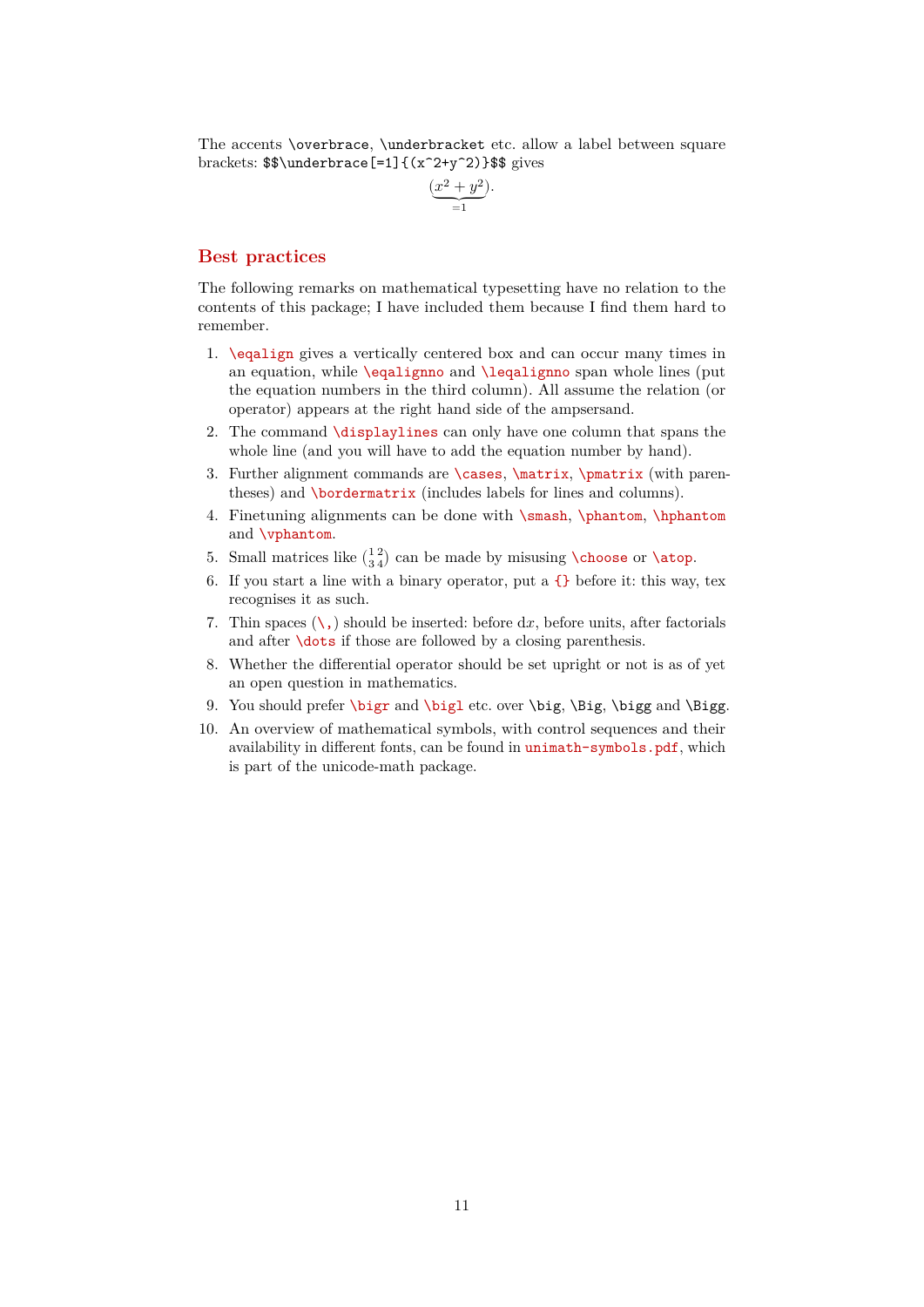# <span id="page-11-0"></span>**Hypertext**

This chapter and the next document the support of the modern pdf features provided by the minim-pdf package. Load it by saying \input minim-pdf. The next chapter concerns the creation of tagged pdf; all other features of the package are described here.

# <span id="page-11-1"></span>**Hyperlinks**

For most simple cases, you can use \hyperlink [name {...} | url {...}] ... \endlink for linking to a named destination in your own document or to an external hyperlink respectively. There is no support for nonsimple cases.

A named destination can be created with  $\lambda$  named destination  $\{\ldots\}$  (also in horizontal mode, unlike the backend primitive) and if you cannot think of a name, \newdestinationname should generate a unique one. If you need the latter twice, **\lastdestinationname** gives the last generated name.

# <span id="page-11-2"></span>**Bookmarks**

Bookmarks can be added with \outline [open|closed] [dest {name}] {title}. Add open or closed to have the bookmark appear initially open or closed (default), and say dest {name} for having it refer to a specific named destination (otherwise, a new one will be created where the \outline command appears).

A bookmark is automatically associated with the current structure element and the hierarchy of structure elements determines the nesting of bookmarks. Therefore, if you want nested bookmarks, you *must* precede the \outline command with a declaration of the current structure element, even if you have otherwise disabled tagging. See the next chapter on how to do this.

# <span id="page-11-3"></span>**Page labels**

If the page numbers of your document are not a simple sequence starting with 1, you can use \setpagelabels [pre {prefix}] style nr for communicating this to the pdf viewer. This command affects the page labels from the next page on: nr should be the numerical page number of that page. The prefix is prepended to each number and the style must be one of decimal, roman, Roman, alphabetic, Alphabetic or none. In the last case, only the prefix is used.

# <span id="page-11-4"></span>**PDF/A**

You can declare pdf/a conformance with \pdfalevel xy, with version  $x \in$  $\{1, 2, 3\}$  and conformance level  $y \in \{a, b, u\}$ . This will set the correct pdf version and pdfaid metadata. If the conformance level is 'a', tagging will be enabled (see the next chapter). Finally, a default RGB colour profile will be included. The conformance level can be queried from the \pdfaconformancelevel register.

Note that merely declaring conformance will not make your document pdf/a compliant, and that minim will not warn you if it is not. However, the features described in this chapter and the next should be enough to make  $pdf/a$ compliance possible.

Also note that there currently is no documented way of choosing a different colour profile from the default (i.e. the default rgb profile provided by the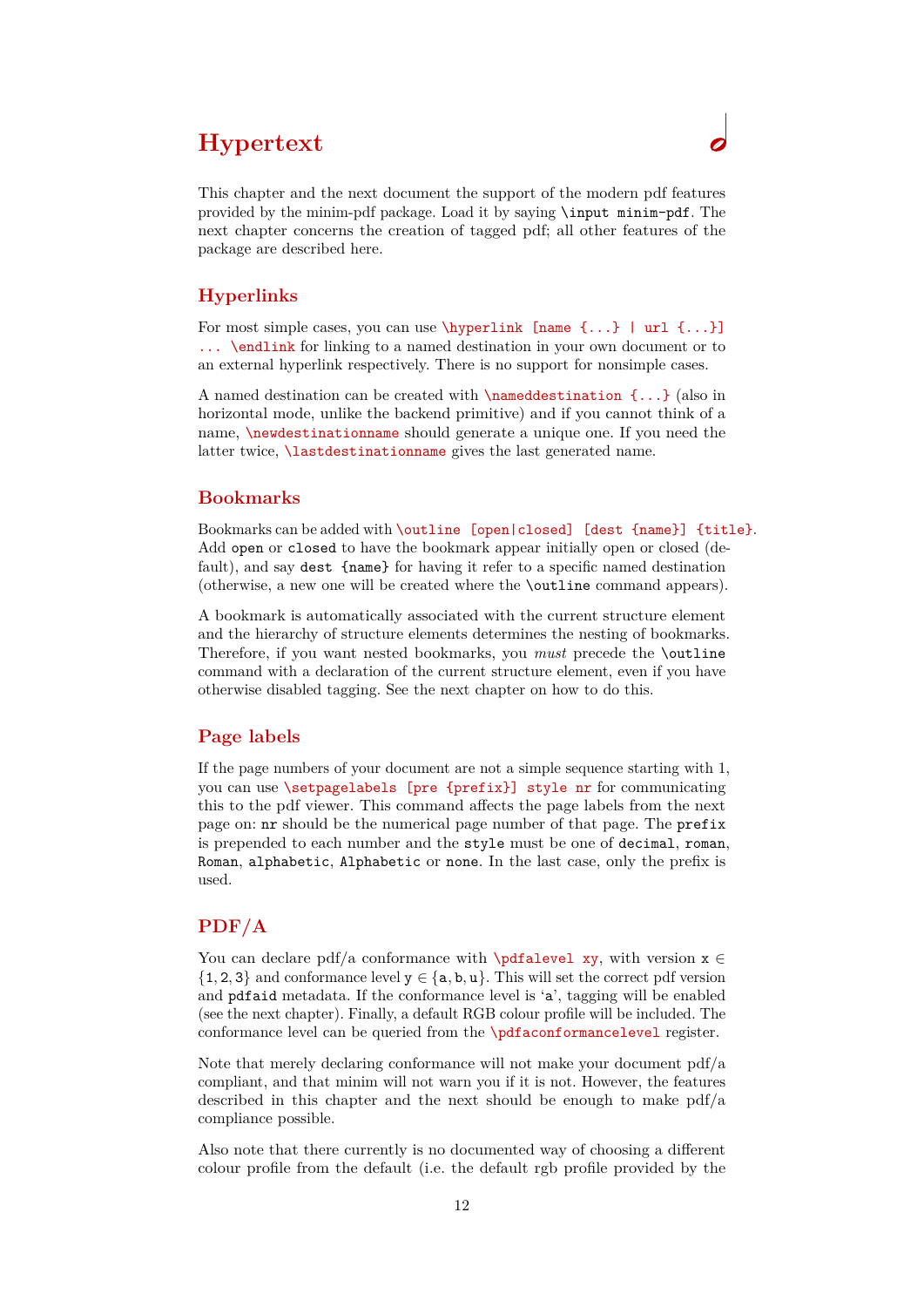colorprofiles package). Should you need do that, you will have to do so manually, after disabling the automatic inclusion by saying \expandafter\let \csname minim:default:rgb:profile\endcsname = \relax.

Finally, note that pdf/a requires that spaces are represented by actual space characters and that discretionary hyphens are marked as soft hyphens (U+00AD). Since both features benefit accessibility and text extraction in general, they are enabled by default. You can disable them by setting \writehyphensandspaces to a nonpositive value.

# <span id="page-12-0"></span>**Embedded files**

You can attach (associate) files with \embedfile <options>. The file will be attached to the current structure element (see the next chapter) unless the global option is given: then it will be added to the document catalog. Arguments consisting of a single word can be given without braces and exactly one of the options file or string must be present.

|        | file {} The file to embed.                                               |
|--------|--------------------------------------------------------------------------|
|        | string $\{\ldots\}$ The string to embed.                                 |
| global | Attach to the document catalog.                                          |
|        | uncompressed Do not compress the file stream.                            |
|        | mimetype $\{ \ldots \}$ The file's mime type.                            |
|        | moddate $\{\ldots\}^*$ The modification date (see * below).              |
|        | desc $\{\ldots\}$ A description (the <i>Desc</i> key).                   |
|        | relation $\{ \ldots \}$ The /AFRelationship value as defined in pdf/a-3. |
|        | name $\{\ldots\}$ The file name (only required when writing a string).   |

\* The modification date must be of the form yyyy[-m[m][-d[d]]]. A default moddate can be set with **\setembeddedfilesmoddate** {default}. The default date will be expanded fully at the time of embedding. With the minimxmp package, a useful setting is \setembeddedfilesmoddate {\getmetadata date}.

### <span id="page-12-1"></span>**Lua module**

The interface of the lua module (available via local  $M = \text{require('minim--}$ pdf')) should be stable by now. Though it contains lua equivalents for most tex commands described here, using them directly is not very ergonomical and not recommended. Please consult the source if you do want to use them anyway.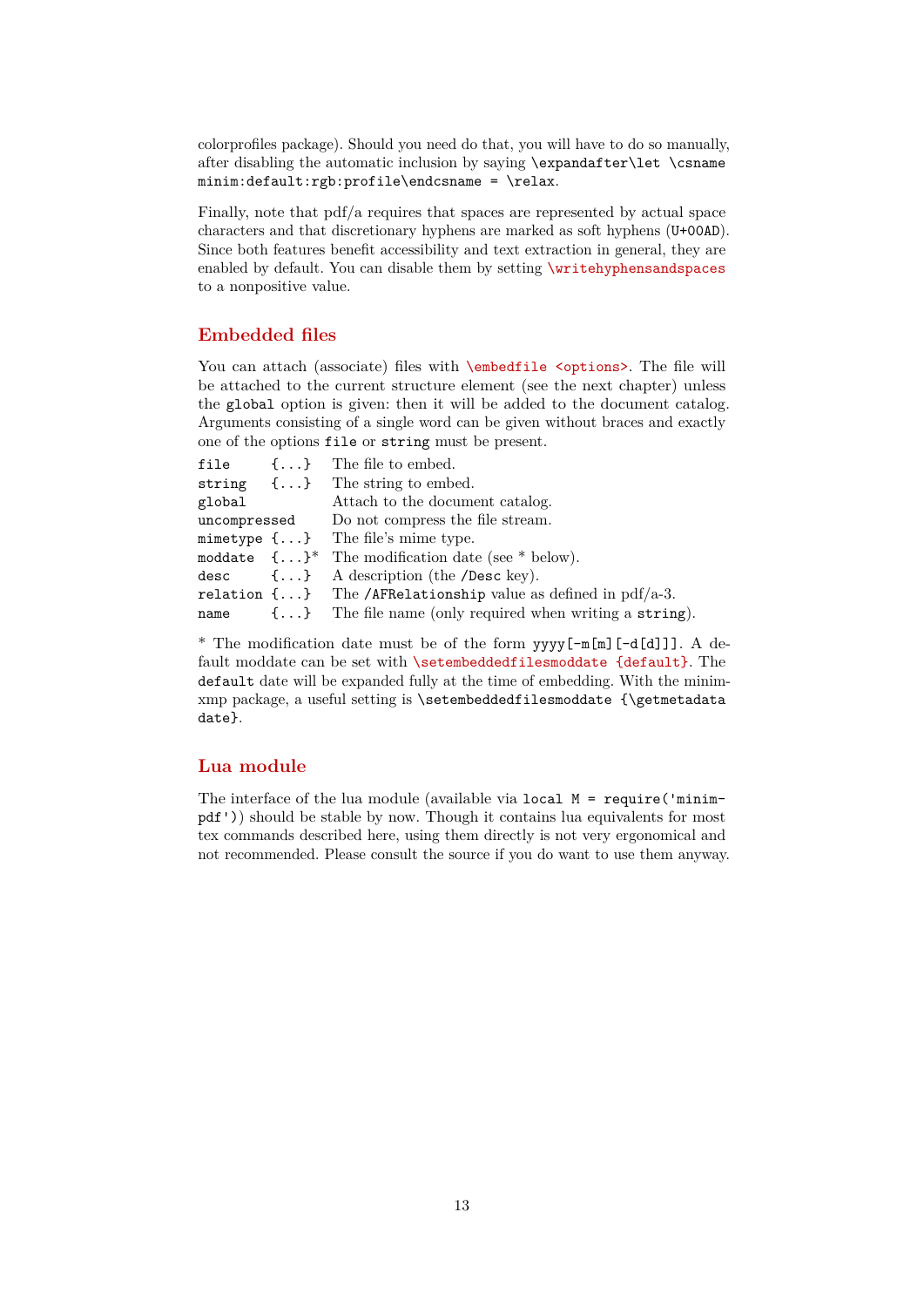# <span id="page-13-0"></span>**Tagged PDF**

This chapter is a continuation of the previous and describes the parts of minim-pdf that concern the creation of tagged pdf. All features in this chapter must be explicitly enabled by setting \writedocumentstructure to a positive value. This will be done automatically if you declare pdf/a conformance (see above).

This part of the package is rather low-level and this chapter rather technical. For a more general introduction to and discussion of tagged pdf, please read the (excellent) manual of latex's tagpdf package.

# <span id="page-13-1"></span>**Purpose, limitations and pitfalls**

The main purpose of this package is semi-automatically marking up the (hierarchical) structure of your document, thereby creating so-called tagged pdf. The mechanism presented here is not quite as versatile as the pdf format allows. The most important restriction is that all content of the document must be seen by tex's stomach in the *logical* order.

Furthermore, while the macros in this package are sophisticated enough that tagging can be done without any manual intervantion, it is quite possible and rather easy to generate the wrong document structure, or even cause syntax errors in the resulting pdf code. You should always check the result in an external application.

This is the full list of limitations, pitfalls and shortcomings:

- 1. Document content must be seen by tex in its logical order (although you can mark out-of-order content explicitly if you know what you are doing; see below).
- 2. The contents of \localleftbox and \localrightbox must be marked manually, probably as artifact.
- 3. You must mark page header, page footer and footnote rule yourself; no default is set.
- 4. There currently is no way of marking xforms or other pdf objects as content items of themselves.
- 5. The content of xforms (i.e. pdf objects created by \useboxresource) should not contain tagging commands.
- 6. Likewise, you should be careful with box reuse: it might work, but you should check.
- 7. This package currently only supports pdf 1.7 tagging and is not yet ready for use with pdf 2.0.

In order to help you debugging, some errors will refer you to the resulting pdf file. If you get such errors, decompress the pdf and search for the string 'Warning:'. It will appear in the pdf stream at the exact spot the problem occurs.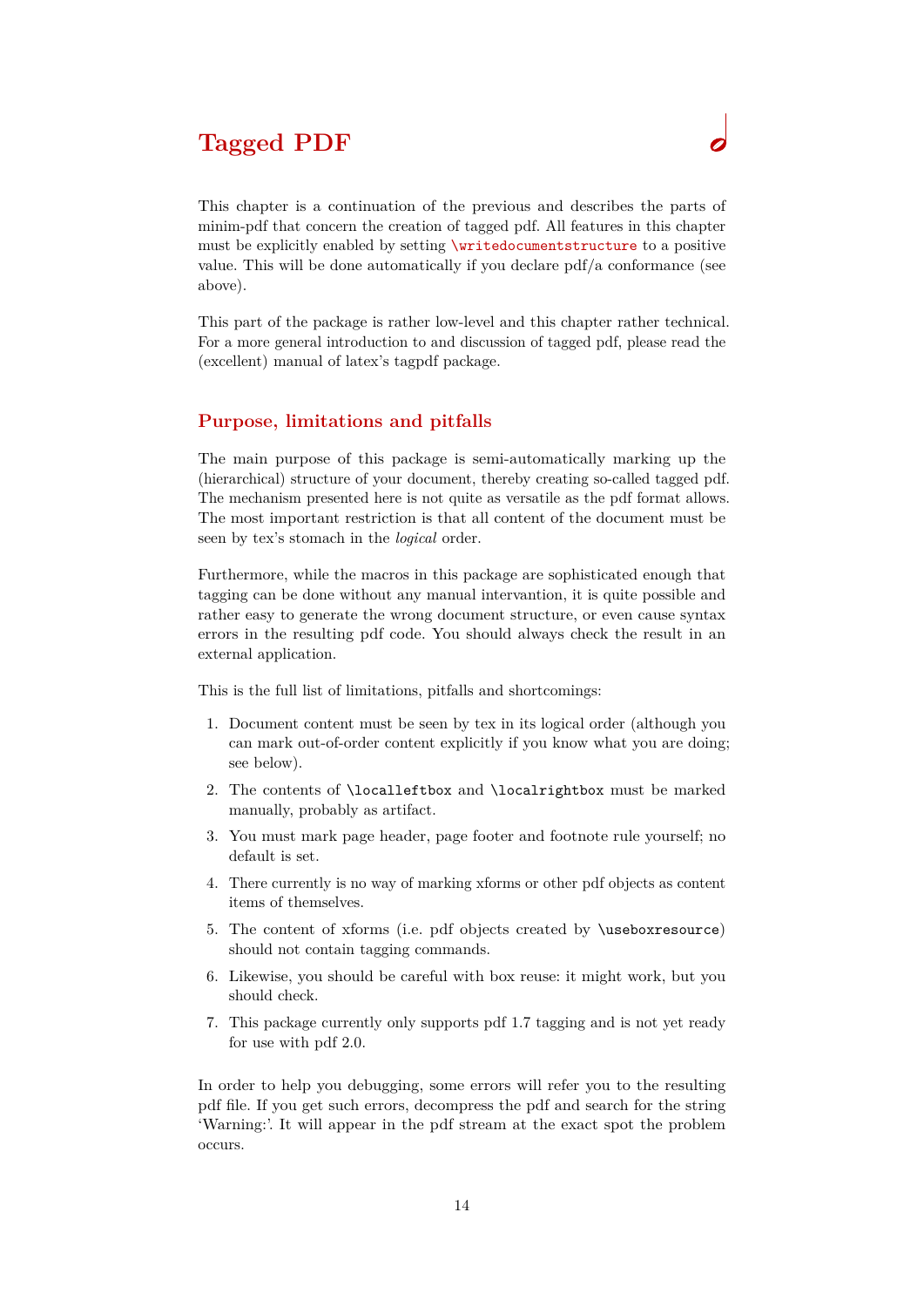### <span id="page-14-0"></span>**General overview**

When speaking about tagging, we have to do with two (or perhaps three) separate and orthogonal tagging processes. The first is the creation of a hierarchical *document structure*, made up of *structure elements* (SEs). The document structure describes the logical structure of a document, made up of chapters, paragraphs, references etc. The second tagging process is the tagging of *marked content items* (MCIs): this is the partition of the actual page contents into (disjoint) blocks that can be assigned to the proper structure element. Finally, as a separate process, some parts of the page can be marked as *artifacts*, excluding their content from both content and structure tagging.

When using this package, artifacts and structure elements (excluding paragraphs; see below) must be marked explicitly, while marked content items will be created, marked and assigned automatically. There is some (partial and optional) logic for automatically arranging structure elements in their correct hierarchical relation.

The mechanism through which this is achieved uses attributes and whatsits for marking the contents and borders of SEs, MCIs and artifacts. At the end of the output routine, just before the pdf page is assembled, this information will be converted into markers inserted in the pdf stream.

### <span id="page-14-1"></span>**Marked content items**

Content items are automatically delineated at page, artifact and structure element boundaries and terminated at paragraph or display skips. This should relieve you from any manual intervention. However, if you run into problems, the commands below might be helpful.

Use of ActualText, Alt or Lang attribute on MCIs, while allowed by the pdf standard, is not supported by this package. You should set these on the structure element instead.

The begining and ending of a content item can be forced with  $\start$ contentitem and \stopcontentitem, while \ensurecontentitem will only open a new content item if you are currently outside any. If you need some part to be a single content item, you can use **\startsinglecontentitem** ... \stopsinglecontentitem. This will disable all SE and MCI tagging inside.

Tagging (both of MCIs and SEs) can be disabled and re-enabled locally with \stoptagging and \starttagging.

# <span id="page-14-2"></span>**Artifacts**

Artifacts can be marked in two ways: with \markartifact {type} {...} or with \startartifact {type} ... \stopartifact. The type is written to the pdf attribute dictionary directly, so that if you need a subtype, you can write e.g. \startartifact {Pagination /Subtype/Header} etc.

Inside artifacts, other structure content markers will be ignored. Furthermore, this package makes sure artifacts are never part of marked content items, automatically closing and re-opening content items before and after the artifact. While the pdf standard does not require the latter, not enforcing this seems to confuse some pdf software.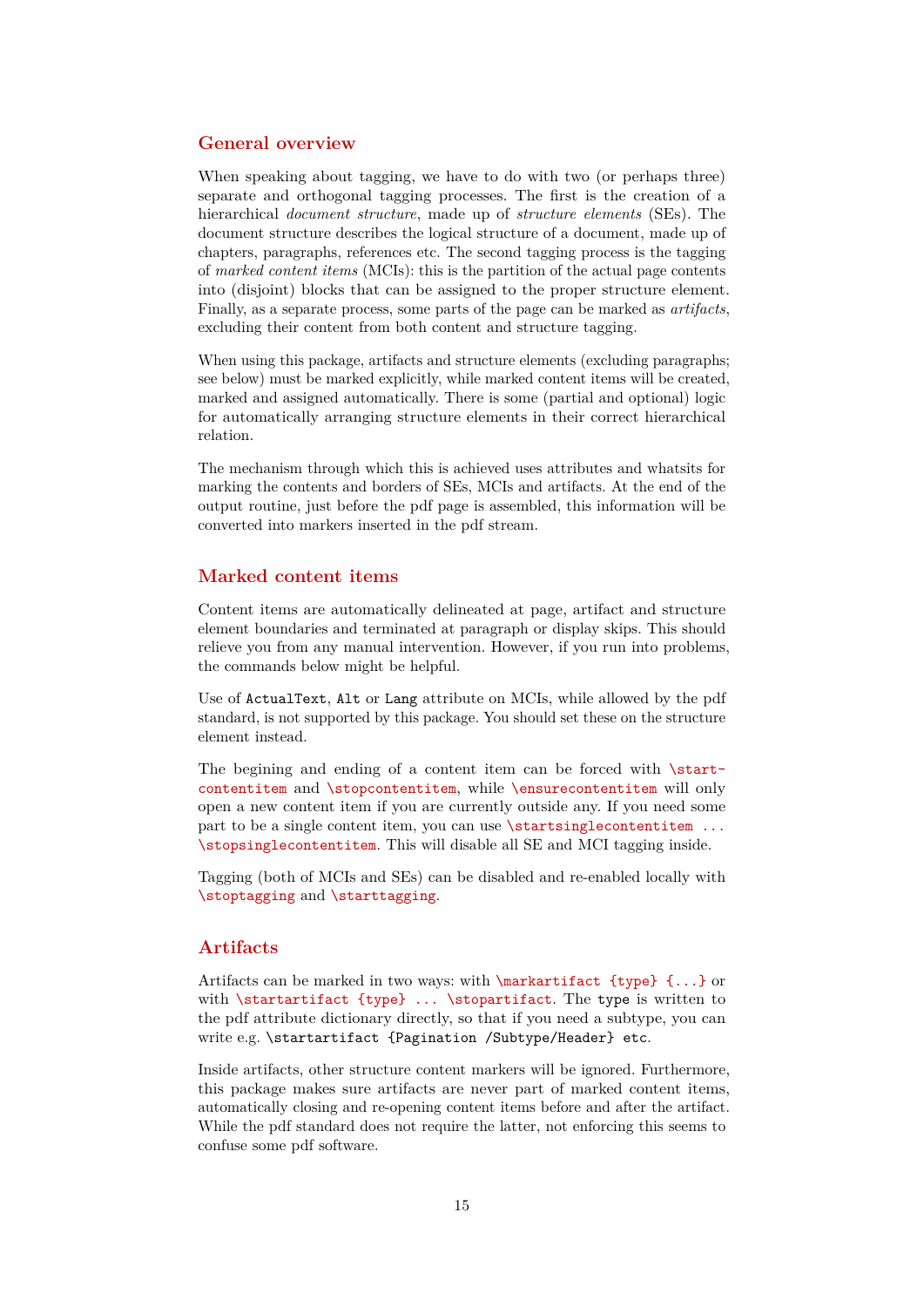### <span id="page-15-0"></span>**Document structure**

Like artifacts, structure elements can be given as  $\text{Length } \{... \}$ or \startelement {Tag} ... \stopelement {Tag}. Here, in many cases the \stopelement is optional: whenever opening an element would cause a nesting of incompatible Tags, the current element will be closed until such a nesting is possible. Thus, opening a TR will close the previous TR, opening an H1 will automatically close any open inline or block structure elements, opening a TOCI will close all elements up until the current TOC etc. etc.

As a special case, the tags Document, Part, Art, Sect and Div (and their aliases) will try and close all open structure elements up to and including the last structure element with the same tag. (An alias will of course only match the same alias.)

While the above can greatly reduce the effort of tagging, the logic is neither perfect nor complete. You should always check the results in an external application. Particular care should be taken when 'skipping' structure levels: the sequence chapter – subsection – section will result in the section beneath the subsection. If you are in doubt whether an element has been closed already, you can use \ensurestopelement {Tag} instead of \stopelement to prevent an error being raised.

All these helpful features can be disabled by setting \strictstructuretagging to a positive value. Then, every structure element will have to be closed by an explicit closing tag, as in xml. In this case,  $\step{step{element} and \en-}$ surestopelement will be equivalent.

By default, P structure elements are inserted automatically at the start of every paragraph. The tag can be changed with \nextpartag {Tag}; leaving the argument empty will prevent marking the next paragraph. Keep in mind that the reassignment is local: if a paragraph marked with \nextpartag starts inside a group, it will not reset. Auto-marking paragraphs can be (locally) disabled or enabled by saying \markparagraphsfalse or \markparagraphstrue.

# <span id="page-15-1"></span>**Structure element aliases**

New structure element tags can be created with \addstructuretype [options] Existing Alias. This will create a new structure tag named Alias with the same properties as Existing. The properties can be modified by specifying options: these will set values of the corresponding entry in the structure types table (see the lua source file for this package). Any aliases you declare will be written to the pdf's RoleMap only if they have actually been used.

### <span id="page-15-2"></span>**Manipulating the logical order**

With the process outlined above, the logical order of structure elements has to coincide with the order in which the SEs are 'digested' by tex. This, together with the marked content items being assigned to structure elements in their order of appearance, lies behind the restriction that logical and processing orders should match.

With manual intervention, this restriction can be relaxed somewhat. Issuing the pair \savecurrentelement ... \continueelement will append the MCIs following \continueelement to the SE containing \savecurrentelement. Since the assignments made here are global, this process cannot be nested; in more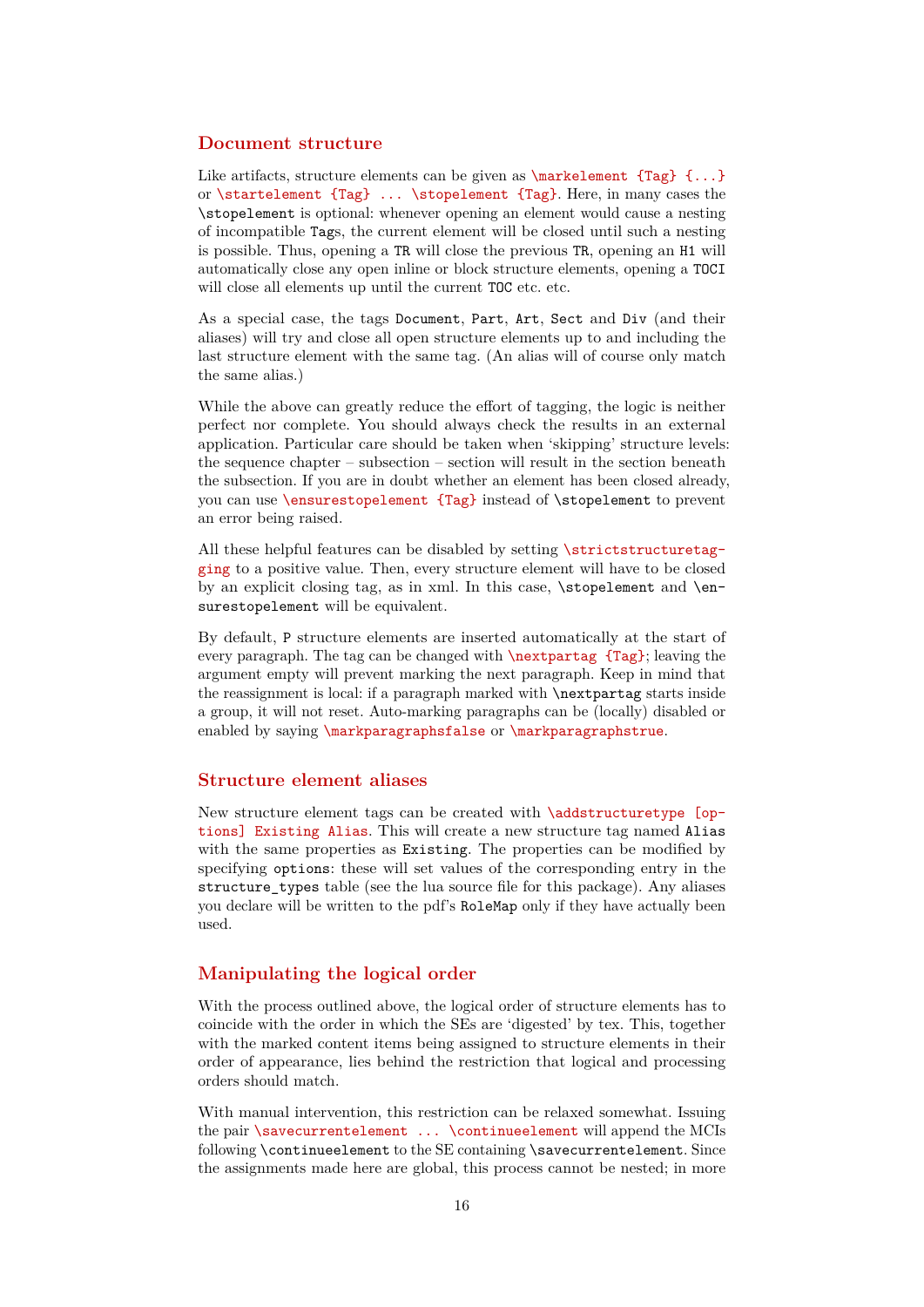complicated situations you should therefore use \savecurrentelementto\name ... \continueelementfrom\name which restores the current SE from a named identifier \name.

# <span id="page-16-0"></span>**Structure element options**

The \startelement command allows a few options that are not mentioned above: its full syntax is  $\start$  is  $\centerdot$   $\centerdot$   $\centerdot$   $\centerdot$   $\centerdot$   $\centerdot$   $\centerdot$   $\centerdot$   $\centerdot$   $\centerdot$   $\centerdot$   $\centerdot$   $\centerdot$   $\centerdot$   $\centerdot$   $\centerdot$   $\centerdot$   $\centerdot$   $\centerdot$   $\centerdot$   $\centerdot$   $\centerdot$   $\centerdot$   $\centerdot$   $\centerdot$   $\centerdot$   $\centerdot$   $\centerdot$   $\centerdot$   $\centerdot$   $\centerdot$  useful options are alt for setting an alt-text (the /Alt entry in the structure element dicionary), actual for a text replacement (/ActualText) and lang for the language (/Lang; see the next section). The alternative and actual texts can also be given after the fact with  $\setminus \setminus \set{...}$  and  $\setminus \set{...}$ ; these apply to the current structure element.

Structure element attributes can be given with  $attr$  <ware> <key> <value>, e.g. attr Layout Placement /Inline. Note that for the owner and key the initial slash must be omitted; the value on the other hand will be written to the pdf verbatim. Any number of attributes can be added.

Finally, structure element classes can be given with the class <classname> keyword, which can be repeated. Classes can be defined with \newattributeclass classname <attributes> where <attributes> can be any number of attr statements as above.

### <span id="page-16-1"></span>**Languages**

If you do not specify a language code for a structure element, its language will be determined automatically. In order for this to work, you must associate a language code to every used language; you can do so with \setlanguagecode name code, where name must be an identifier used with \uselanguage {name} and code must be a two or three-letter language code, optionally followed by a dialect specification, a country code, and/or some other tag. Note that the language code is associated to a language *name*, not to the numerical value of the \language parameter. This allows you to assign separate codes to dialects.

There is a small set of default language code associations, which can be found in the file minim-languagecodes.lua. It covers most languages defined by the hyph-utf8 package, as well as (due to their ubiquitous use) some ancient languages.

An actual language change introduced by \uselanguage will not otherwise be acted upon by this package. Therefore, you will probably want to add \startelement{Span} after every in-line invocation of \uselanguage.

You can set the document language with \setdocumentlanguage languagecode. If unset, the language code associated with the first \uselanguage statement will be used, or else und (undetermined). The only function of the document language is that it is mentioned in the pdf catalog: it has no other influence.

New languages can be declared with \newnamedlanguage {name} {lhm} {rhm} and new dialects with \newnameddialect {language name} {dialect name}. Dialects will use the same hyphenation patterns (and will indeed have the same \language value) as their parent languages; newly declared languages will start with no hyphenation patterns. Do note that you will probably also have to specify language codes for new languages or dialects.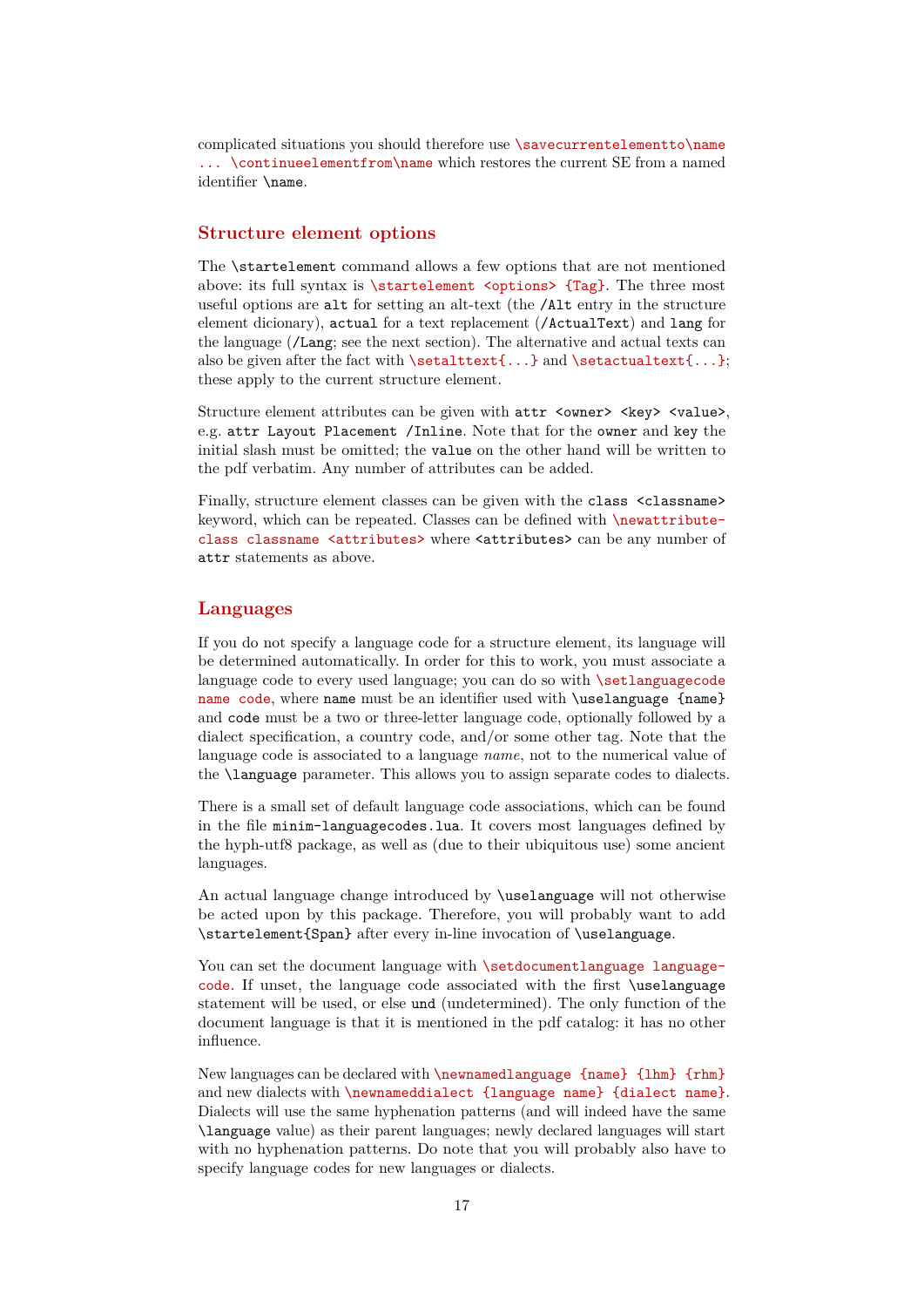This package ensures the existence of the nohyph, nolang, uncoded and undetermined dummy languages, all without hyphenation.

### <span id="page-17-0"></span>**Helper macros**

For marking up an entry in a table of contents, you can use the macro \marktocentry {dest} {lbl} {title} {filler} {pageno}, which should insert all tags in the correct way. (The dest is a link destination and can be empty; the lbl is a section number and can also be empty.)

For marking up tables, a whole array of helper macros is available. First, \marktable should be given *before* the \halign. Then, in the template, the first cell should start with \marktablerow and each subsequent cell with \marktablecell. If your table starts with a header, insert \marktableheader before it and \marktablebody after. Before a table footer, insert \marktablefooter.

For greater convenience, insert just **\automarktable** before the **\halign**. Then you can leave out all the above commands (unless you \omit a template of course). This assumes the table has a single header row and more than one column. If you use a table for typesetting a list, you can use \marktableaslist instead, which marks the first column as list label and the second column as list item. Of course, this only works with two-column tables.

Finally, you can auto-tag equations as formulas by specifing *\autotagformulas*. This is especially dangerous, because sometimes equations are used for lay-out and should not be marked as such. After the latter command, auto-tagging can be switched off and on with \stopformulatagging and \startformulatagging.

The source of the equation can be associated with the Formula structure element in various ways, which can be configured with \includeformulasources {option}, where the option must be one of none, actualtext, attachment or both. The actualtext option will use the unexpanded source code of the equation, surrounded by the appropriate number of dollar signs. The attachment option will only work if \pdfaconformancelevel equals three: then the source of the formula will be attached in an embedded file with the /AFRelation set to Source. The name of this file can be changed by redefining \formulafilename inside the equation. The default value is both.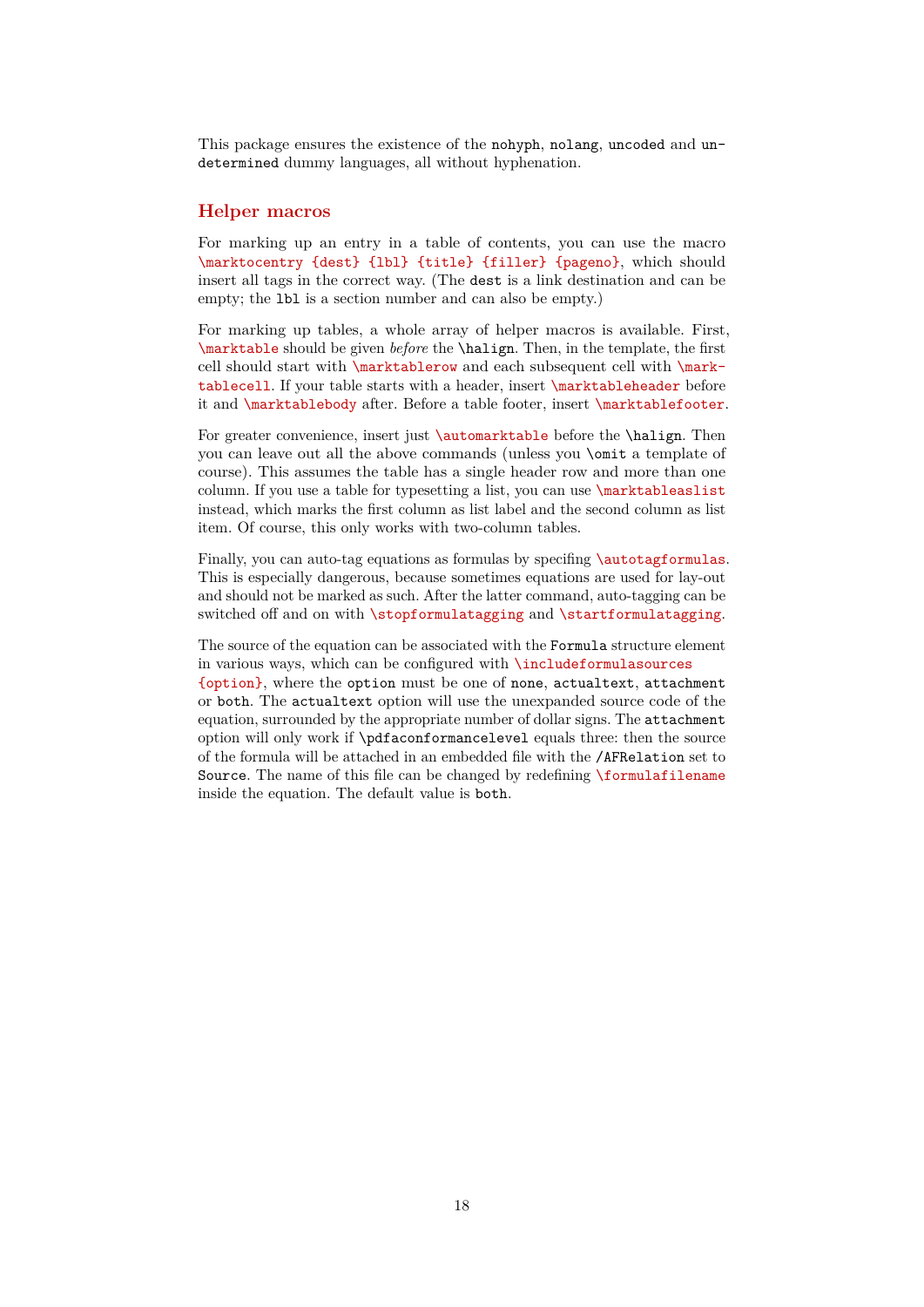# <span id="page-18-0"></span>**Metadata**

This package enables simple XMP (eXtensible Metadata Platform) packet inclusion and will automatically generate pdf/a extension schemas. Use it by saying \input minim-xmp.tex. Thereafter, you can use \setmetadata key {value} and \getmetadata key for setting and retrieving document-level metadata values.

You do not need this package if you have your metadata ready-made in a separate file, for then you can simply say

```
\immediate\pdfextension obj uncompressed 
   stream attr {/Type/Metadata /Subtype/XML} 
   file {your-file.xmp} 
\pdfextension catalog 
   {/Metadata \pdffeedback lastobj 0 R}
```
### <span id="page-18-1"></span>**Setting metadata**

Metadata fields that contain (ordered or unordered) lists will be split on the \metadataseparator character; this is a semicolon by default. Alternatively, you can just make multiple assignments: these will be concatenated.

Where applicable, language alternatives can be given like \setmetadata /de dc:title {...} or \setmetadata /{de\_DE} dc:title {...}. Braces are necessary in the second case because the catcode of the underscore is not 11 or 12. When no alternative is given, the value  $x$ -default will be used.

Instead of using \setmetadata, multiple fields can be set in one go with \startmetadata. This way is particularly useful when assigning structured data to a key (see later on). In this example, key1 contains a normal value, key2 language alternatives and key3 structured data:

```
\startmetadata
     key1 {...}
     key2 {... (default) ...}
         /alt1 {...}
         /alt2 {...}
     key3
         /field1 {...}
         /field2 {...}
     stopmetadata
```
Since metadata values are read by lua as text, linebreaks and paragraphs are not preserved. You can work around this by saying {\def\par{\Uchar"A\Uchar"A} \setmetadata abstract {...}}.

### <span id="page-18-2"></span>**Getting metadata**

Metadata values can be retrieved again with **\getmetadata key**. This command is fully expandible.

If the data is a list, it will be returned according to the current value of \metadataseparator. If the data has language alternatives, the x-default value will be returned: the alternatives are accessible by  $\get$ retnetadata /lang key.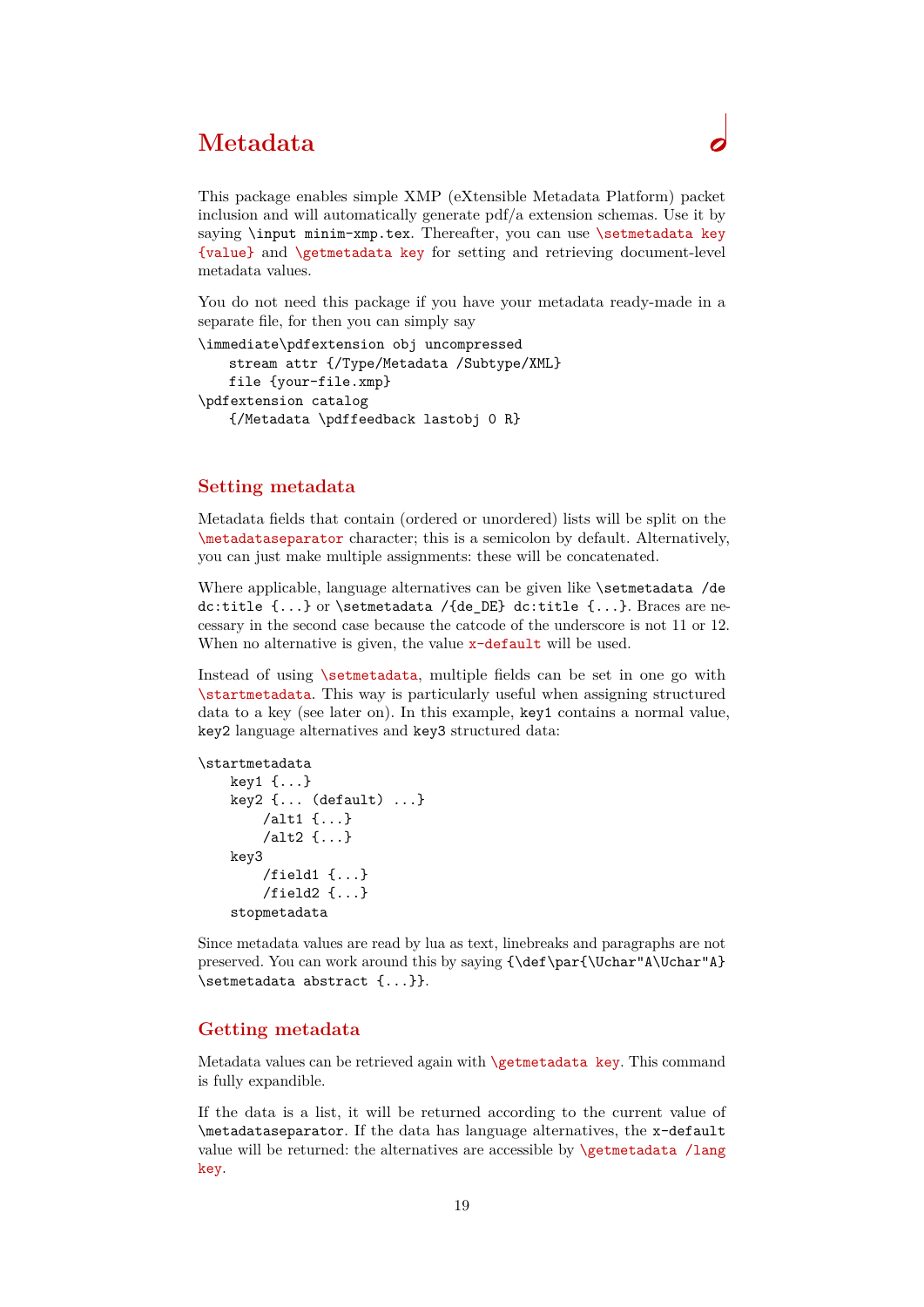For structured types (discussed below), \getmetadata /field key will return the value of a single field and \getmetadata key will return all fields as /{field1} {value1} /{field2} {value2} ... (this can be used again as input to \startmetadata).

# <span id="page-19-0"></span>**Supported metadata keys**

Initially, the  $\setminus$  setmetadata and  $\setminus$ getmetadata recognise all pdf/a compatible fields in the pdf, pdfaid, dc, xmp, xmpMM and xmpRights namespaces. Keys should be prefixed with their namespace, e.g. dc:creator or xmp: CreatorTool. Note that the dc namespace has lower-case fields; field names are case-sensitive.

Because the precise details of the above metadata namespaces can be confusing, you might want use one of the aliases author (dc:creator), title (dc:title), date (dc:date and xmp:CreateDate), language (dc:language), keywords (dc:subject and pdf:Keywords), publisher (dc:publisher), abstract (dc:description), copyright (dc:rights), version (xmpMM:VersionID) and identifier (dc:identifier). New aliases can be defined in the aliases table of the lua module.

### <span id="page-19-1"></span>**Adding new keys and schemas**

New metadata namespaces can be added in the following way:

```
require('minim-xmp').add_namespace(
   'Example namespace', 'colours',
   'http://example.com/minim/colours/', {
     -- metadata keys
    Favourite = \{ 'Color', 'The author's favorite colour' \}, }, {
     -- value types
     Colour = { 'RGB Colour', {
      R = \{ 'Integer', 'Red component' \},G = \{ 'Integer', 'Green component' \},
      B = \{ 'Integer', 'Blue component' \}}, prefix = 'c' },
  })
```
This will setup a namespace with prefix colours and one key: Favourite, of type Colour. That value type happens to be a structured type with three fields, which are also described. You can now use this namespace as

\startmetadata colours:Favourite /R 0 /G 0 /B 255 stopmetadata

or the equivalent but more verbose

```
\setmetadata/R colours:Favourite 0
\setmetadata/G colours:Favourite 0
\setmetadata/B colours:Favourite 255
```
after which the generated XMP code will be

```
 <rdf:Description rdf:about=""
     xmlns:colours="http://example.com/minim/colours/"
     xmlns:c="http://example.com/minim/colours/">
   <colours:Favourite rdf:parseType="Resource">
     <c:B>255</c:B>
    \langle c: G \rangle 0 \langle c: G \rangle<c:R>0</math><0< c:R>
```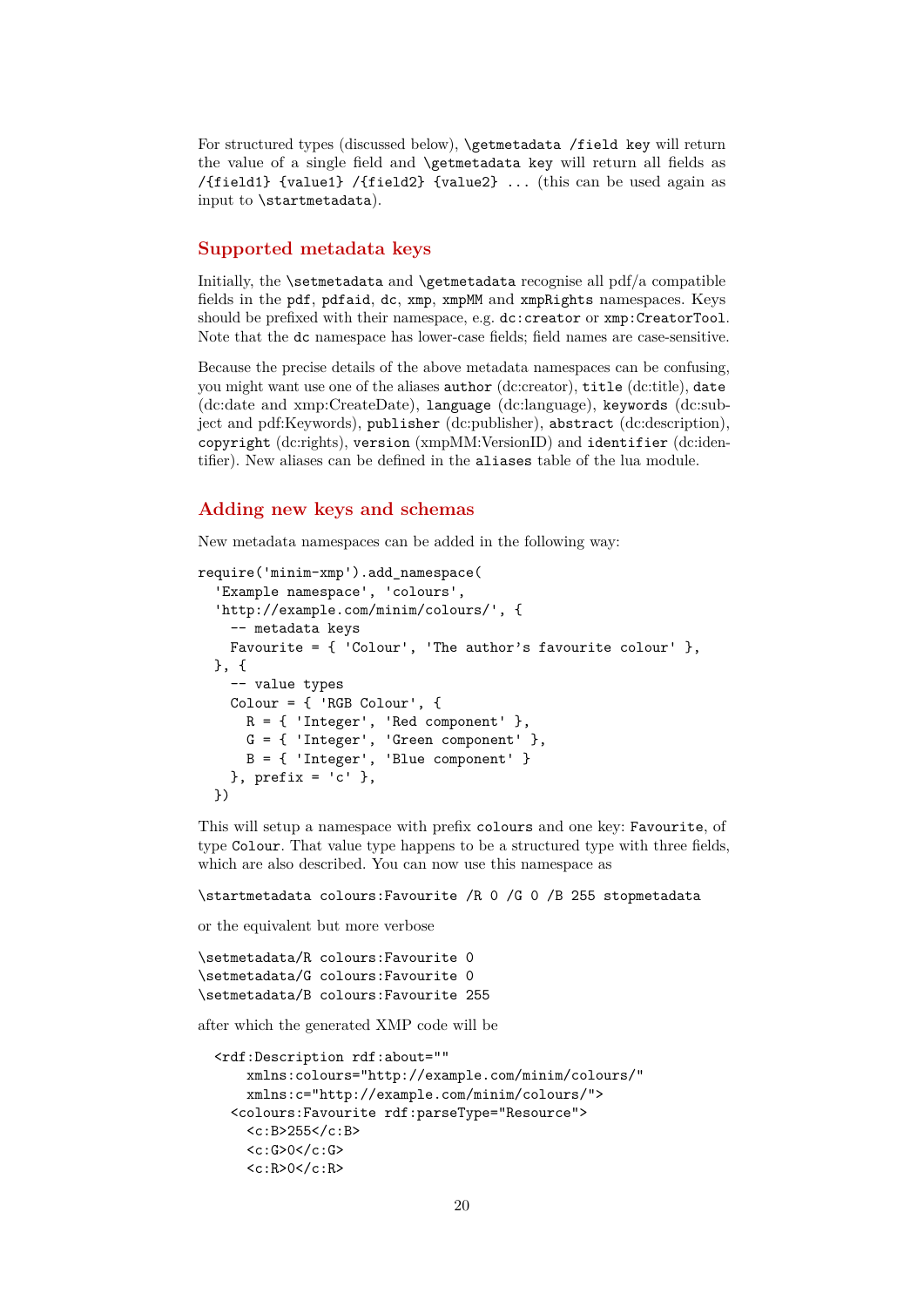</colours:Favourite> </rdf:Description>

If use of the pdf/a format is detected (i.e. a pdfaid entry is present in the metadata), the following pdf/a extension schema will also be generated:

```
<rdf:Description rdf:about=""
     xmlns:pdfaExtension="http://www.aiim.org/pdfa/ns/extension/"
     xmlns:pdfaSchema="http://www.aiim.org/pdfa/ns/schema#"
     xmlns:pdfaProperty="http://www.aiim.org/pdfa/ns/property#"
     xmlns:pdfaType="http://www.aiim.org/pdfa/ns/type#"
     xmlns:pdfaField="http://www.aiim.org/pdfa/ns/field#" >
   <pdfaExtension:schemas>
     <rdf:Bag>
       <rdf:li rdf:parseType="Resource">
         <pdfaSchema:schema>Example namespace</pdfaSchema:schema>
         <pdfaSchema:namespaceURI>http://example.com/minim/colours/</pdfaSchema:namespaceURI>
          <pdfaSchema:prefix>colours</pdfaSchema:prefix>
          <pdfaSchema:property>
            <rdf:Seq>
             <rdf:li rdf:parseType="Resource">
                <pdfaProperty:name>Favourite</pdfaProperty:name>
                <pdfaProperty:valueType>Colour</pdfaProperty:valueType>
                <pdfaProperty:category>external</pdfaProperty:category>
                <pdfaProperty:description>The author's favourite colour</pdfaProperty:description>
             \langlerdf:li>
           </rdf:Seq>
         </pdfaSchema:property>
          <pdfaSchema:valueType>
            <rdf:Seq>
             <rdf:li rdf:parseType="Resource">
                <pdfaType:type>Colour</pdfaType:type>
                <pdfaType:namespaceURI>http://example.com/minim/colours/</pdfaType:namespaceURI>
                <pdfaType:prefix>c</pdfaType:prefix>
                <pdfaType:description>RGB Colour</pdfaType:description>
                <pdfaType:field>
                  <rdf:Seq>
                    <rdf:li rdf:parseType="Resource">
                      <pdfaField:name>B</pdfaField:name>
                      <pdfaField:valueType>Integer</pdfaField:valueType>
                      <pdfaField:description>Blue component</pdfaField:description>
                   \langle \text{rdf:} \rangle <rdf:li rdf:parseType="Resource">
                      <pdfaField:name>G</pdfaField:name>
                      <pdfaField:valueType>Integer</pdfaField:valueType>
                       <pdfaField:description>Green component</pdfaField:description>
                   \langle \text{rdf:}1i \rangle <rdf:li rdf:parseType="Resource">
                      <pdfaField:name>R</pdfaField:name>
                      <pdfaField:valueType>Integer</pdfaField:valueType>
                      <pdfaField:description>Red component</pdfaField:description>
                   \langlerdf:li>
                  </rdf:Seq>
                </pdfaType:field>
             \langlerdf:li>
           \langle \text{rdf}:Seq\rangle </pdfaSchema:valueType>
      \langle/rdf \cdot 1i>
    \langlerdf:Bag>
   </pdfaExtension:schemas>
</rdf:Description>
```
You probably will not need defining your own value types, so in most cases you should omit the fifth argument to add\_namespace. If you do define a new value type, you can specify its prefix if it differs from the namespace prefix (as is done above) and likewise its uri identifier if it differs from the namespace URI.

List types can be given as 'Bag TypeName' or 'Seq TypeName'; language alternatives as 'Lang Alt'. All other types will be treated as 'Text', though for 'Boolean', 'Integer' and 'Date' some validation is performed when setting values.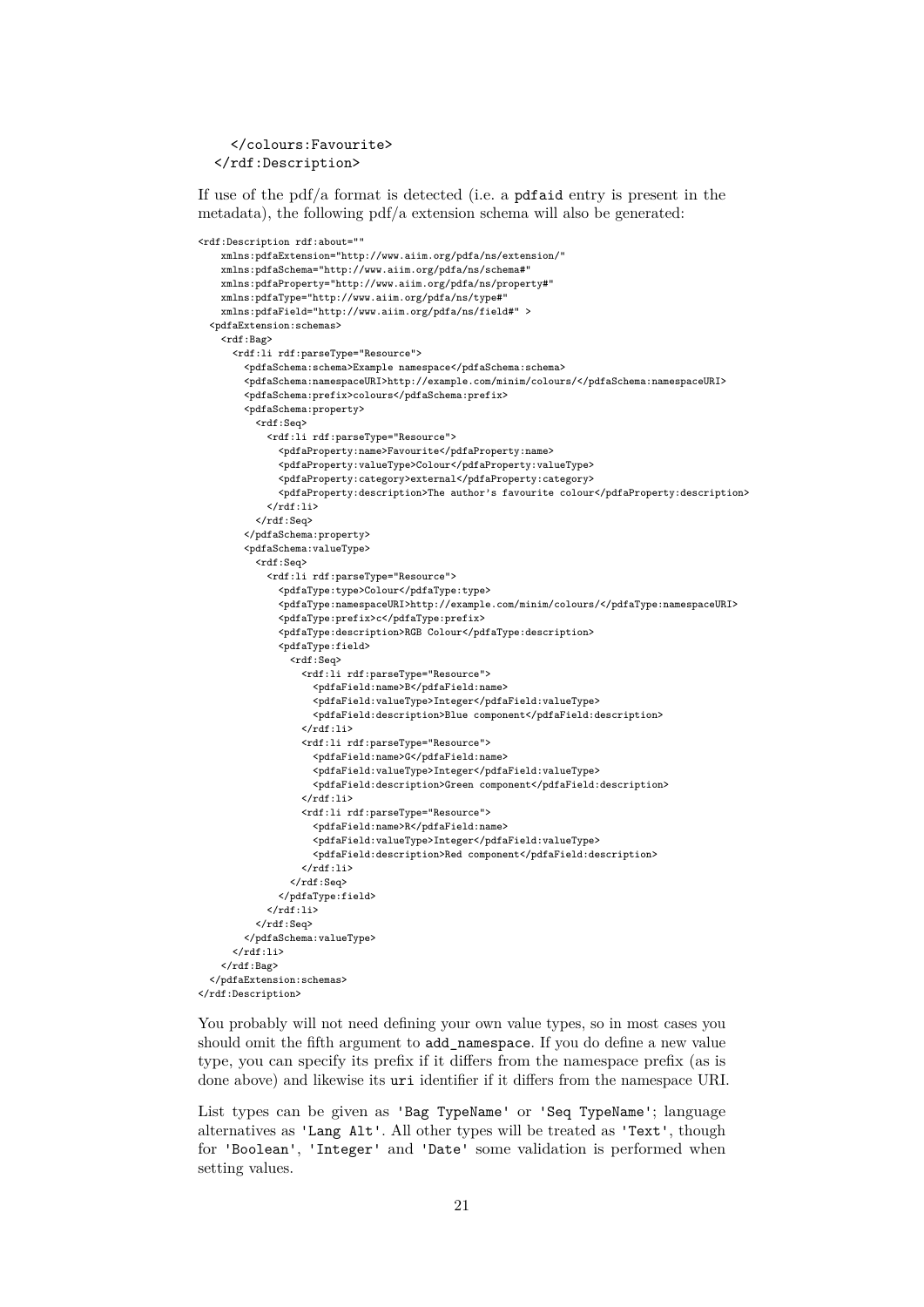Additional metadata value type handling can be defined in the getters and setters tables of the lua module. Appropriate entries to those tables will be generated automatically for new structured types (which is why you could set the colour like we did above). Value types without fields, however, will be stored and retrieved as if they were Text until you provide another way.

# <span id="page-21-0"></span>**Generated XMP**

All metadata will be written to the PDF file uncompressed.

The \metadatamodification setting controls whether XMP packets will be marked as read-only (value 0; default) or writeable (value 1). Writeable XMP packets will be padded with about 2 kB of whitespace. You can prohibit writing metadata altogether by specifying \writedocumentmetadata = 0.

If the document-level metadata contains values in the pdfaid namespace, metadata extension schemas will be appended to the document-level metadata packet automatically. These extension schema's will only include keys that have been set somewhere, though they need not have been set in the document-level metadata. No extension schemas are generated for the built-in namespaces, as they are already included in the pdf/a standards.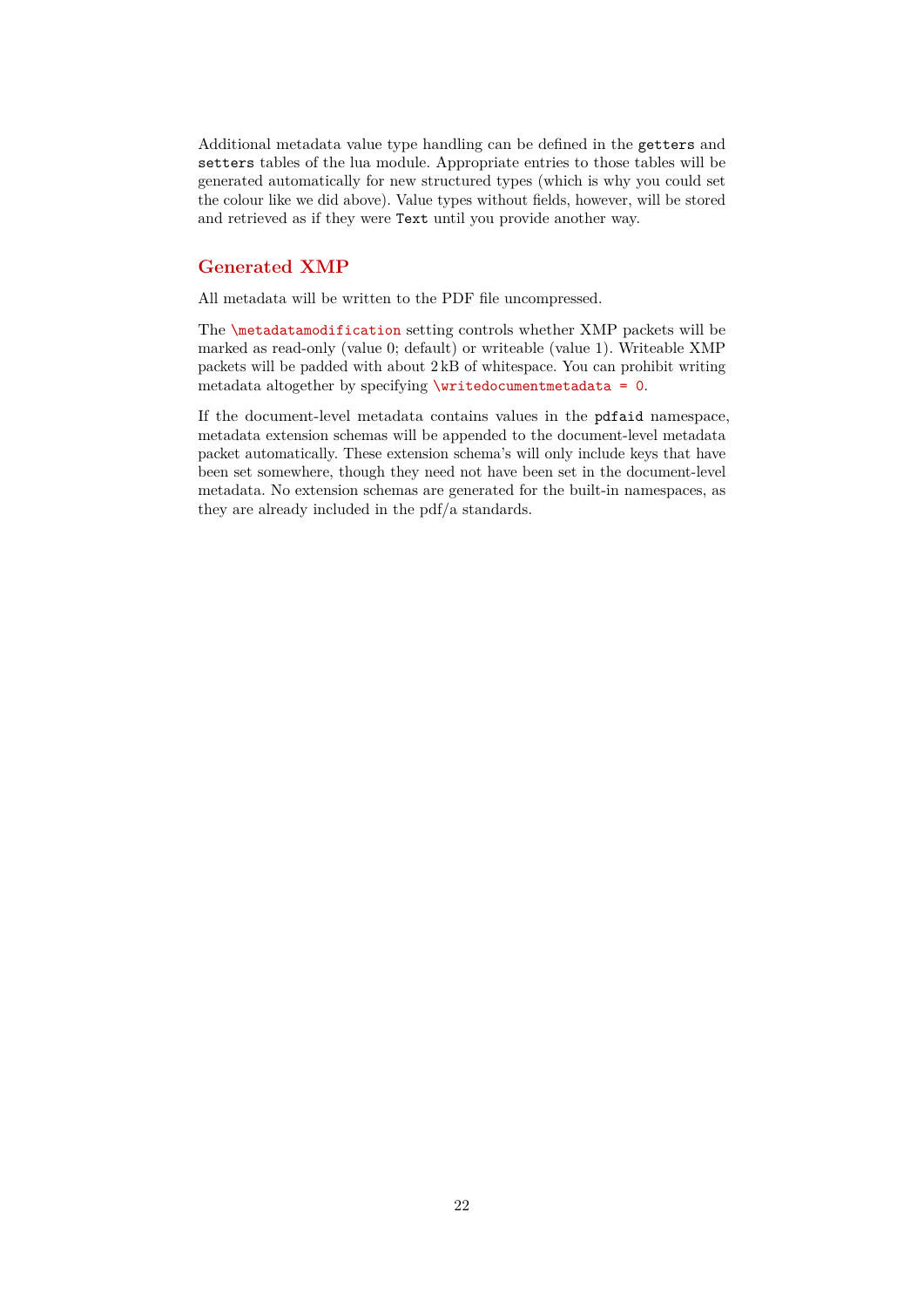# <span id="page-22-0"></span>**Programming macros**

They can be loaded separately by saying \input minim-alloc; thereafter, you can use local M = require('minim-alloc') to access the lua interface. In this chapter, when discussing lua functions, you are assumed to have issued the latter statement, so that the table M refers to the contents of this module.

The callback-related code lives in a separate file that can and must be loaded separately as local  $C = \text{require('minim-callbacks').}$  This is the only file in this collection that does not itself depend on the minim-alloc module.

There is a large functional overlap between this module and the ltluatex package. You can use both at the same time, however, and the order in which you load both packages should not matter.

### <span id="page-22-1"></span>**Format files**

A major motivation for writing this module (and not, instead, depending on ltluatex.tex) is the ability to write lua-heavy code that can be safely included in format files. For this purpose, the register allocation functions described below allow ensuring that the allocation is made only once.

Apart from registers, you need only do two more things to make your code format file safe. The first is saying M.remember('your-file.lua') somewhere, anywhere. This will mark your file for inclusion in the format. At the start of every job, all remembered files will be executed (in order) and their return values will be stored to be retrieved whenever you say require('your-file'). Note that while this feature does not improve speed in any meaningful way, it will ensure the lua file used by the format is identical to the one used to create it.

It does mean, however, that your file may be executed twice: once when building the format and once when the format is used. In most cases (e.g. callback registration) this is exactly what you want. Sometimes however, you may need to store variable (configurable) data in the format file. You can do this by saying local t = M.saved\_table('identifier', default-table). This will retrieve the table from the format file if possible; otherwise, it will return default-table and mark it to be saved to the format. A missing second argument is equivalent to an empty table. Saved tables may only contain (arbitrary but non-cyclic nestings of) tables, numbers and strings.

### <span id="page-22-2"></span>**Register allocation**

For allocating the new luatex registers, you can use the following: \newfunction, \newattribute, \newwhatsit, \newluabytecode, \newluachunkname, \newcatcodetable and \newuserrule. Note the one difference with ltluatex, which has \newluafunction instead. (The reason for this is that ltluatex, instead of a more sensible method, uses this macro for determining whether it has been read before.) Internally, the very same counts are used for keeping track of register allocation as in ltluatex. Their effect should therefore be identical in all circumstances, with one exception: no bounds checking is performed on any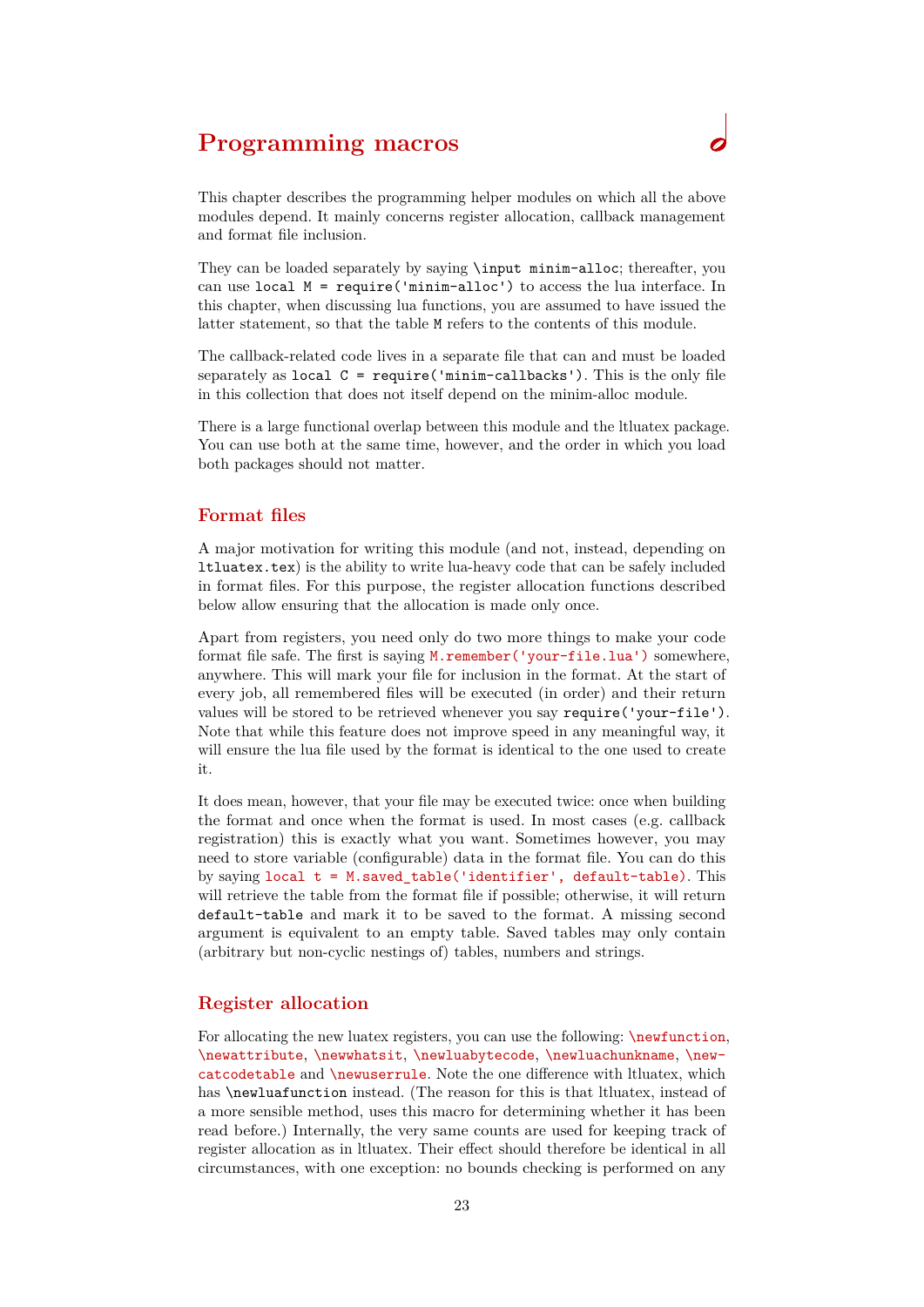allocation macro defined by minim. Please do not go and use more than sixty five thousand different whatsits.

All the above and all traditional registers can be allocated from within lua as well, using M.new\_count('name'), M.new\_whatsit('name') etc. All return the allocated number. The (optional) string name prevents the same allocation from being made twice: if another register has been retrieved with the same name, the number of that register will be returned. You will need this when you want to allow your lua code to be included in a format file; it has nothing to do with the tex-side \countdef and the like.

If you want to access from lua a register defined in tex, the function M.registernumber('name') will give you the index of register \name.

Besides \newluachunkname\name, you can also use \setluachunkname \name {actual name} to enter the value of the name directly.

Finally, for the registers for which etex defines a local allocation macro (and for those only), you can use **M.local\_count()** etc. These allocation functions take no parameters.

# <span id="page-23-0"></span>**Callbacks**

As noted at the beginning of this chapter, the callback functions are only available after you say local C = require('minim-callbacks').

The simple function of this module is allowing multiple callbacks to co-exist. Different callbacks call for different implementations, and some callbacks can only contain a single function. Its interface matches the primitive interface, with C.register(callback, fn), C.find(callback) and C.list() taking the same arguments. In addition to these, C.deregister(fn) will allow you to remove a callback. This is necessary when you want to remove a callback from a list or from the bottom of a stack. The fn variable should point to the same object.

Any callbacks that are already assigned before loading this module will be preserved and the primitive callback interface is still available, though callbacks registered through the latter will actually use the new functions. Ltluatex may be loaded either before or after this module.

You can create your own callbacks with C.new\_callback(name, type). The type should be one of the types mentioned below or 'single' for callbacks that allow only one function. If the name is that of a primitive callback, new registrations will target your new callback. You can call the new callback with C.call\_callback(name, ...), adding any number of parameters.

Callbacks of type node operate on a node list: for these, all registered functions will be called in order, each function receiving the result of the last. After one function returns false, no others will be called. Callbacks of this type are pre\_linebreak\_filter, post\_linebreak\_filter, hpack\_filter, vpack\_filter, pre\_output\_filter and mlist\_to\_mlist.

Similarly, for the data callbacks process\_input\_buffer, process\_output\_buffer and process\_jobname, all registered functions will be called in order on the output of the previous. Returning false will in this case result in the output of the previous function passing to the next.

For stack callbacks, a stack is kept and only the top function on the stack will be called. These are mlist\_to\_hlist, hpack\_quality, vpack\_quality,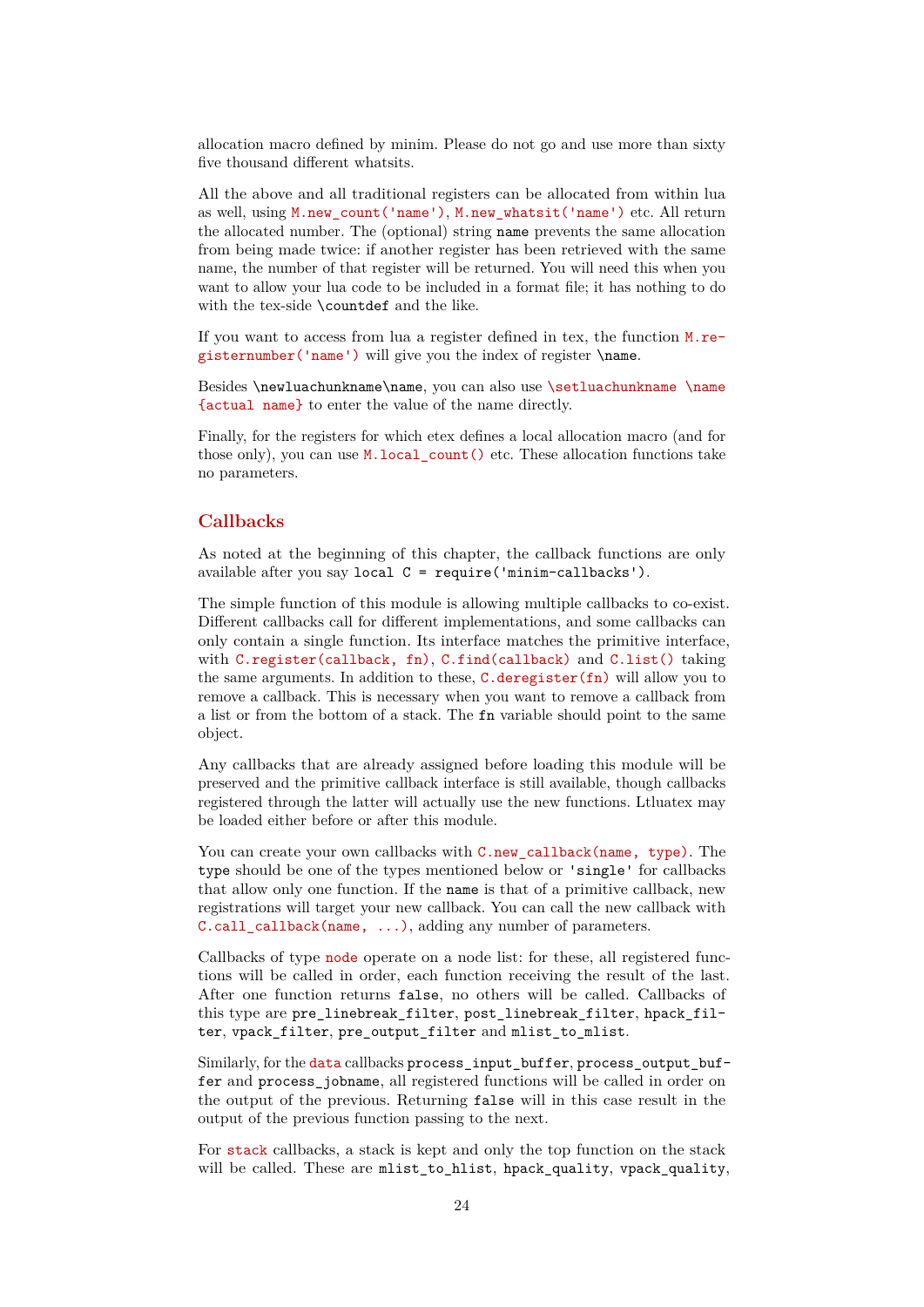hyphenate, linebreak\_filter, buildpage\_filter and build\_page\_insert. Register nil at the callback to pop a function off the stack.

Finally, for the simple callbacks uselanguage, contribute\_filter, pre\_dump, wrapup run, finish pdffile, finish pdfpage, insert local par, ligaturing, kerning and process\_rule. all registered functions are called in order with the same arguments.

Two callbacks are new: the new mlist to mlist callback is called before mlist to hlist and should not convert noads to nodes, while the uselanguage callback is called from \uselanguage.

If you create a new callback with a number for a name, that callback will replace the process\_rule callback when its number matches the index property of the rule.

# <span id="page-24-0"></span>**Programming helpers**

Optional keyword arguments to tex macros can be defined with help of  $M$ .options\_scanner(). An example from the definition of minim-pdf's \outline:

```
 local s = M.options_scanner()
     :keyword('open', 'closed')
     :string('dest')
     :scan()
 s.title = token.scan_string()
 M.add_bookmark(s)
```
Here, the keyword function adds two opposite keywords: if one is present, its value will be set to true and the other's to false (the second keyword is optional). The string function stores the result of token.scan\_string under its key. Of the same form you have int, glue, dimen, argument, word and list. All these take an optional second argument: if true then the keyword can be repeated and its values will be stored as a list.

The scan function, finally, scans all keywords, which may appear in any order. You can give it a table with default values. In the example given above, the argument s to M.add\_bookmark will consist of a table with at most the following entries: open, closed, dest and title, though entries whose keywords do not occur will not be present.

This function is particularly useful when used together with M.luadef('csname', function, ...), which defines primitive-like tex macros from lua. There, function can be any function (it will be assigned a lua function register) and at the place of the dots you may append 'protected' and/or 'global'.

## <span id="page-24-1"></span>**Miscellaneous functions**

The small functions  $M.msg(...)$ ,  $M.log(...)$  and  $M.err(...)$  include a call to M.string.format; additionally, M.amsg(...) and M.alog(...) do not start a new line.

Both M.unset and \unset contain the value -0x7FFFFFFF that can be used for clearing attributes.

When writing data to pdf literals, M.pdf\_string(...), M.pdf\_name(...) and M.pdf date(...) may be useful: they produce strings that can be written to the pdf directly. Surrounding <> or () characters or a leading / will be included